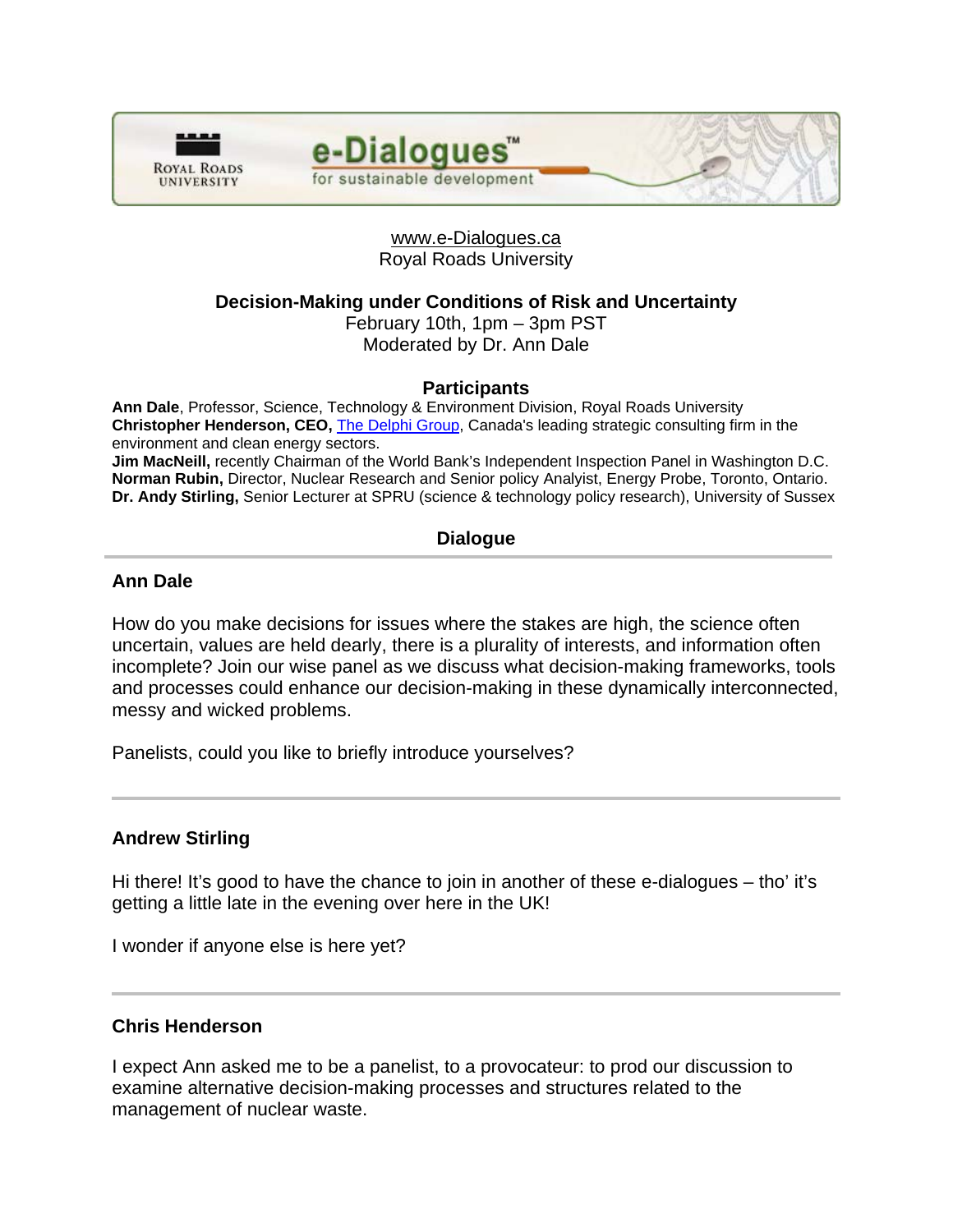My background and biases:

My company, The Delphi Group, advises industrial corporations and environment/clean energy technology companies realize environment and sustainability market opportunities. We are also very active in the sphere of public policy. That's what we do.

Delphi's business units include: Clean Energy, Climate Change, Health and Environment, and Corporate Sustainability.

I would describe Delphi as a social entrepreneur firm focused on environment and clean energy.

We're based principally in Ottawa, but operate across the country, in the US, and undertake projects in South America and China.

Our corporate line: is Complexity … Creativity …. Change. That is: achieving sustainability is inherently complex, and change can only be engineering by being creative or innovative.

### **Norman Rubin**

I'm here, Andy. And here's my intro:

I've been working for Energy Probe on nuclear issues since (gasp!) 1978, shortly after a 3-month review by the 3-person "Hare Commission" (1977) helped lock Canada onto a path toward unmonitored, irretrievable, deep geological disposal of these high-level radioactive wastes.

I've been fascinated by these issues -- risk, uncertainty, legitimacy of decision-making, etc. -- for a LONG time.

#### **Chris Henderson**

I think Norm's hit the issues on the head.

In managing environment risks for this millennia, we must base decision-making on scientific knowledge (and insight), but also expand the bounds of sciences (including social sciences) to inform the process. Current frameworks are inadequate to manage the challenges we face, and the importance of transparency and accountability is on the rise.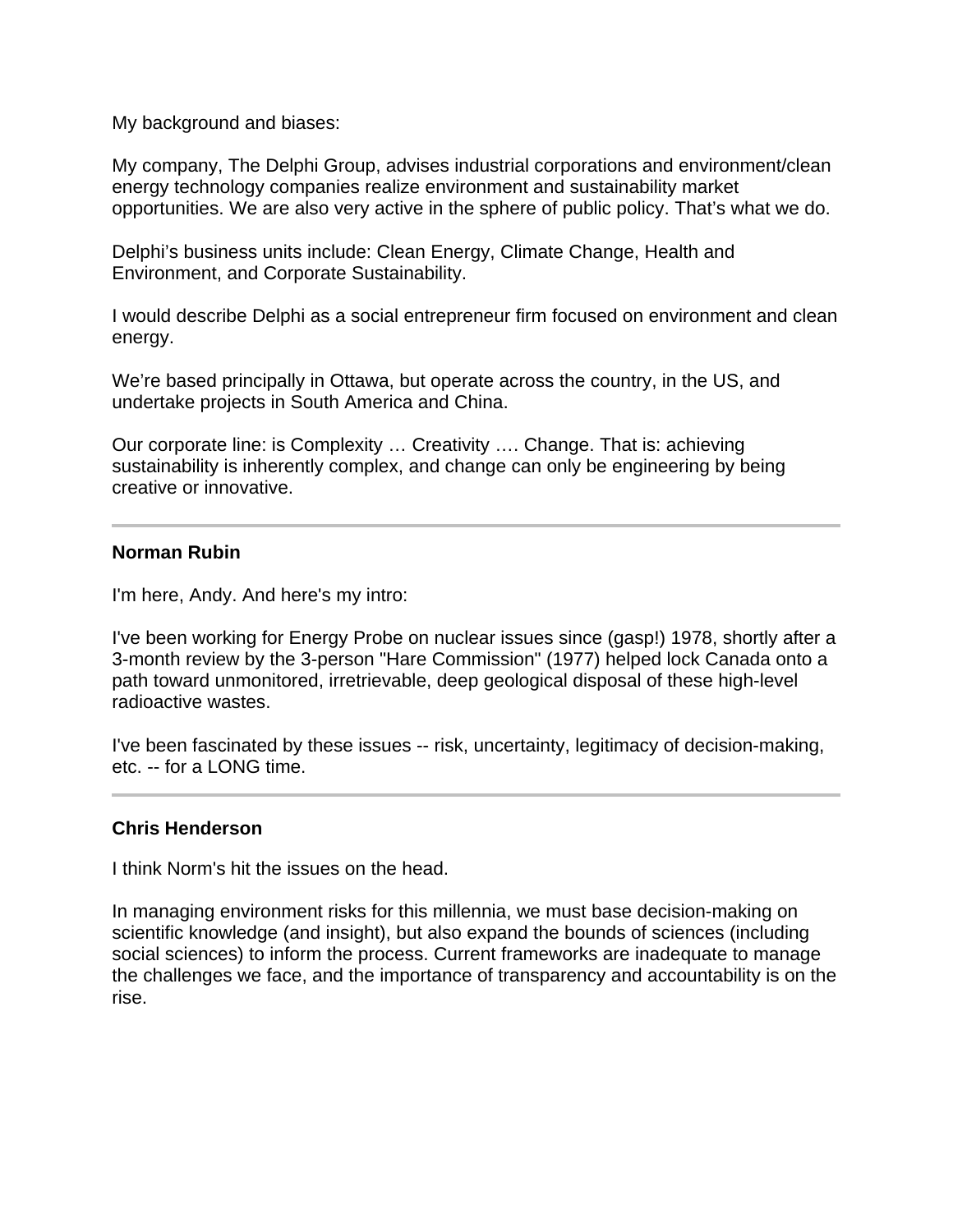### **Jim MacNeill**

Hi, I'm Jim MacNeill. As my posted bio implies, I have been active in public policy for a long time including, from time to time, nuclear issues. In my experience, they are the most controversial of all energy issues, among both the experts and the public. This was the case in the late '70s, after Three Mile Island, through the mid-80s when I was Director of Environment at OECD, relating to the Nuclear Energy Agency. In drafting Our Common Future for the Brundtland Commission, it caused us no end of grief, especially after Chernobyl. At our final meeting in Tokyo, it kept some of us going several nights, providing the stuff of drama, and was among the very last issues on which we found mutually acceptable language.

# **Andrew Stirling**

I'm glad to hear other folks! To introduce myself: after starting out as a natural scientist, and a period working as an environmentalist, I guess I'm now a 'social scientist'. My work focuses on trying to find practical and 'robust' ways for society to respond to the deep uncertainties that can arise with science and technology.

I'm especially interested in helping to develop and test new ways to get the best out of expert analysis with 'stakeholder engagement' and 'public participation'. In the end, much of what passes for debates about 'risk' often boils down not just to questions of 'safety', but to a pressure for greater public accountability and choice in the general paths that are taken by our science and technology.

With the very high stakes, long time scales and important implications for the way we produce energy – radioactive waste management is an especially important area within which these issues play out.

# **Ann Dale**

Welcome, panelists. Let's start off with how decisions are currently made for the management of nuclear waste? Norm and others?

#### **Norman Rubin**

In the preliminary discussions, Ann asked if I would post something about how decisions are currently made in the area of high-level nuclear waste ("spent fuel") and in the area of nuclear power, i.e., decisions about whether to make nuclear waste at the current pace, or faster or slower.

Here are some words:

1) How decisions are currently made in the area of high-level nuclear waste: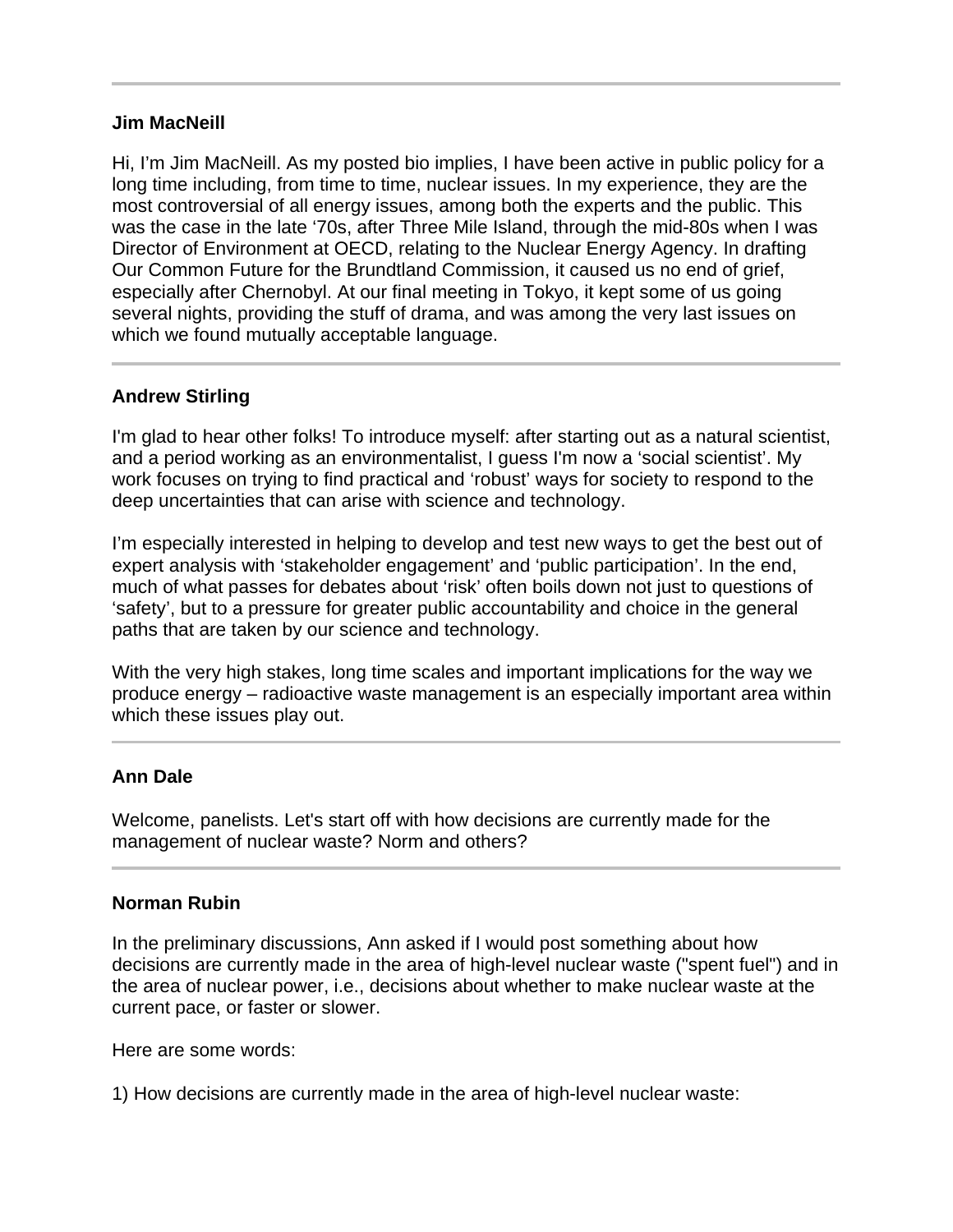At present, decisions about the management of Canada's "spent fuel" wastes are made under the terms of Canada's Nuclear Fuel Waste Act of 2002. That Act directs the producers of nuclear waste to create the NWMO, to populate its Board of Directors, and to set aside funds for the NWMO and the ultimate disposition of the wastes, according to a set schedule. NWMO has 3 years to recommend a plan. At the end of the 3 years, the federal Cabinet -- apparently with no recourse to further public hearings or even to Parliament(!) -- will either accept that plan, or send it back for further work, or impose its own plan.

The Act is pretty devoid of any guarantees of future transparency or public participation in decision-making in this field. On the other hand, I believe that NWMO has been working pretty hard to be open and transparent, partly in response to public comments that consistently stress these values. It is also worth noting that the federal government has not historically been an "honest broker" in matters nuclear, but rather that it created the industry, still owns much of it (e.g., through AECL), and that it actively promotes nuclear expansion through a number of official mechanisms. So, decisions will apparently be made behind closed doors by the owner and creator of the polluting industry. That situation hasn't significantly changed since early 1987, when I complained about it to an all-party federal committee in

<http://www.energyprobe.org/energyprobe/reports/nuclearWaste87.pdf>, The Mismanagement of Canada's Nuclear Waste Management Program.

2) How decisions are currently made in the area of nuclear power:

There has been virtually no "closing of the loop" between (1) acknowledging and addressing the difficulties of arriving at a "least bad" solution to the nuclear-waste problem, and (2) incorporating those difficulties into the decision to add to the problem - i.e., to increase or decrease the number of nuclear reactors operating in Canada. The only shred of a linkage is that reactor operators are now (and only relatively recently) expected to pay money into a fund to take care of the wastes. Ironically, any discussion of the disposal of used coffee-grounds, eggshells, and newspapers begins with "Reduce, Reuse, Recycle", but discussions of the disposal of used nuclear fuel bundles are generally expressly FORBIDDEN to discuss these options. Many debate participants -- especially those who favor a reduction of the rate at which public funds are thrown at the nuclear option -- find this separation frustrating.

Furthermore, nuclear power plants (all of which are owned by provincial or federal Crown Corporations) often receive special subsidies and regulatory breaks that their private competitors (who use competing technologies, many of them more benign in my opinion) cannot receive. For example, the Ontario government is preparing to guarantee an above-market price to the Bruce Power consortium if it will agree to restart (and resume nuclear waste production) from two more reactors at "Bruce A". That price will apparently not be available to owners of windmills. . . More frustration.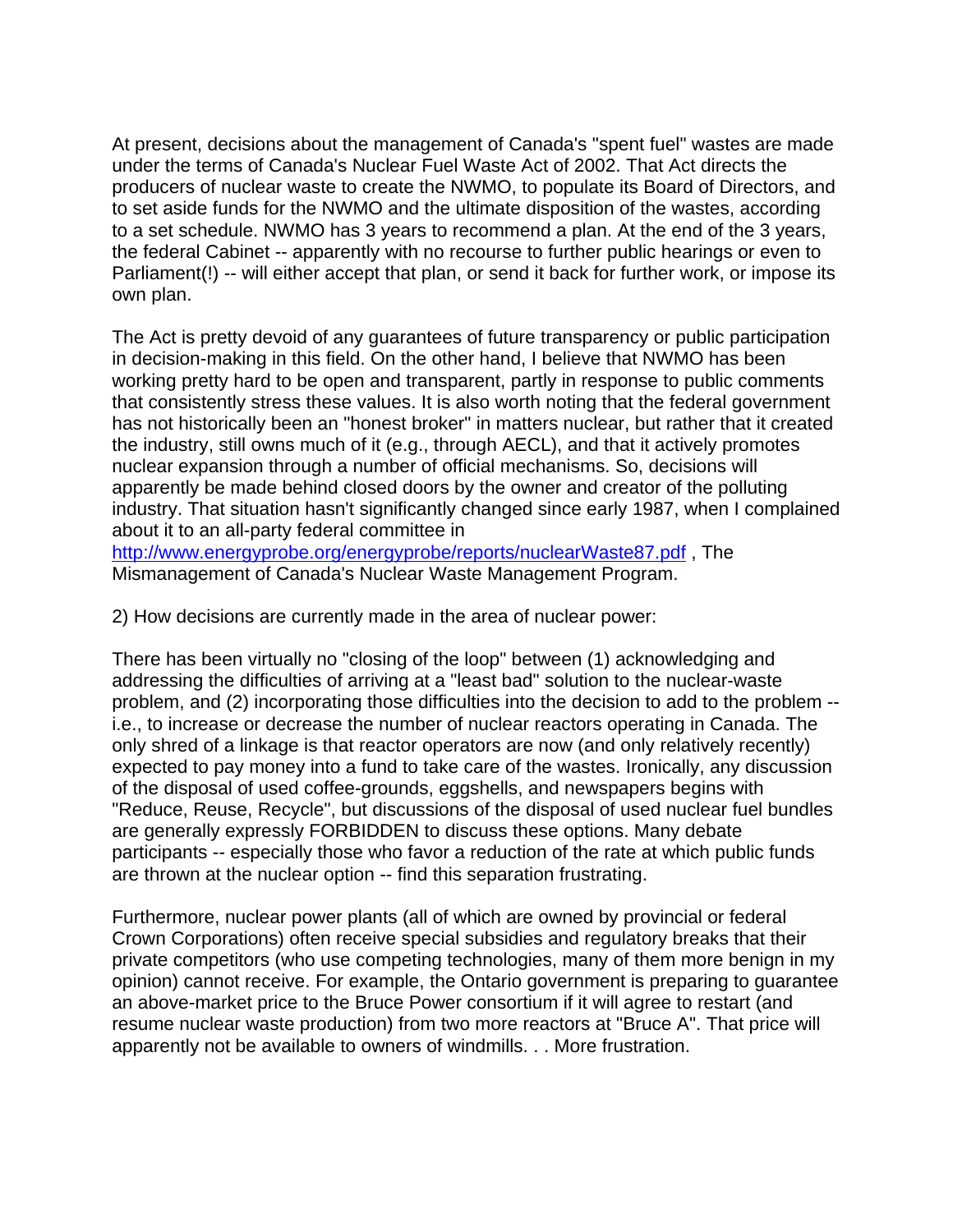### **Jim MacNeill**

Thanks, Norm, while that is the way decisions are being made now, we should bear in mind at this opening stage that these decisions are not only long overdue, they are being taken (well, that's yet to be seen) at the wrong end of the decision cycle.

In my view, decisions on plans to manage nuclear wastes, including the decommissioning of the plants generating them, and the financing thereof, should have been part and parcel of the decision to proceed with the construction of nuclear facilities in Ontario (or any other jurisdiction). They weren't, of course. It simply wasn't a factor in the decision to proceed, neither in Canada nor elsewhere. While the then decision makers may plead innocence through ignorance, I find it hard to accept that the experts involved didn't know the burden they were laying on present and future generations.

While we're stuck with this history, what really bothers me is that we are repeating it. In Ontario, decisions have and are being taken to extend the life of existing reactors without corresponding decisions on plans for the management of the stream of waste they will generate and, (at least until recently?), decisions to ensure that current users finance those plans. Moreover, AECL and their supporters in government salivate about new generations of reactors (with extended sales to China's expanding program), with no corresponding plans for the management of waste, here or in the export markets.

Not any plan would do, of course. Continued storage in surface pools, the default option (a cop-out in my view) will impose continuing and rising costs on our children and grandchildren into the future. In my view, given the fact that the half-life of much of the waste exceeds by several orders the known history of civilization, with perhaps more social disorder in the future than in the past, the only way to ensure that our costs are not passed on to future generations is to adopt a plan that will put the stuff away safely and permanently without need for human surveillance. That points, I suppose, to some form of deep disposal in plutonic rock.

# **Andrew Stirling**

A couple of key general features about the way that decisions tend to be made (or envisaged) about radioactive waste at the moment – not just in Canada – are:

1 that they tend to place a high weighting on the results of 'sound scientific' risk assessment

2 that - as Norm says - they tend to involve pressure to separate consideration of radioactive waste management strategies from consideration of the contending possible energy strategies which provide the essential context.

Both these key features can be problematic.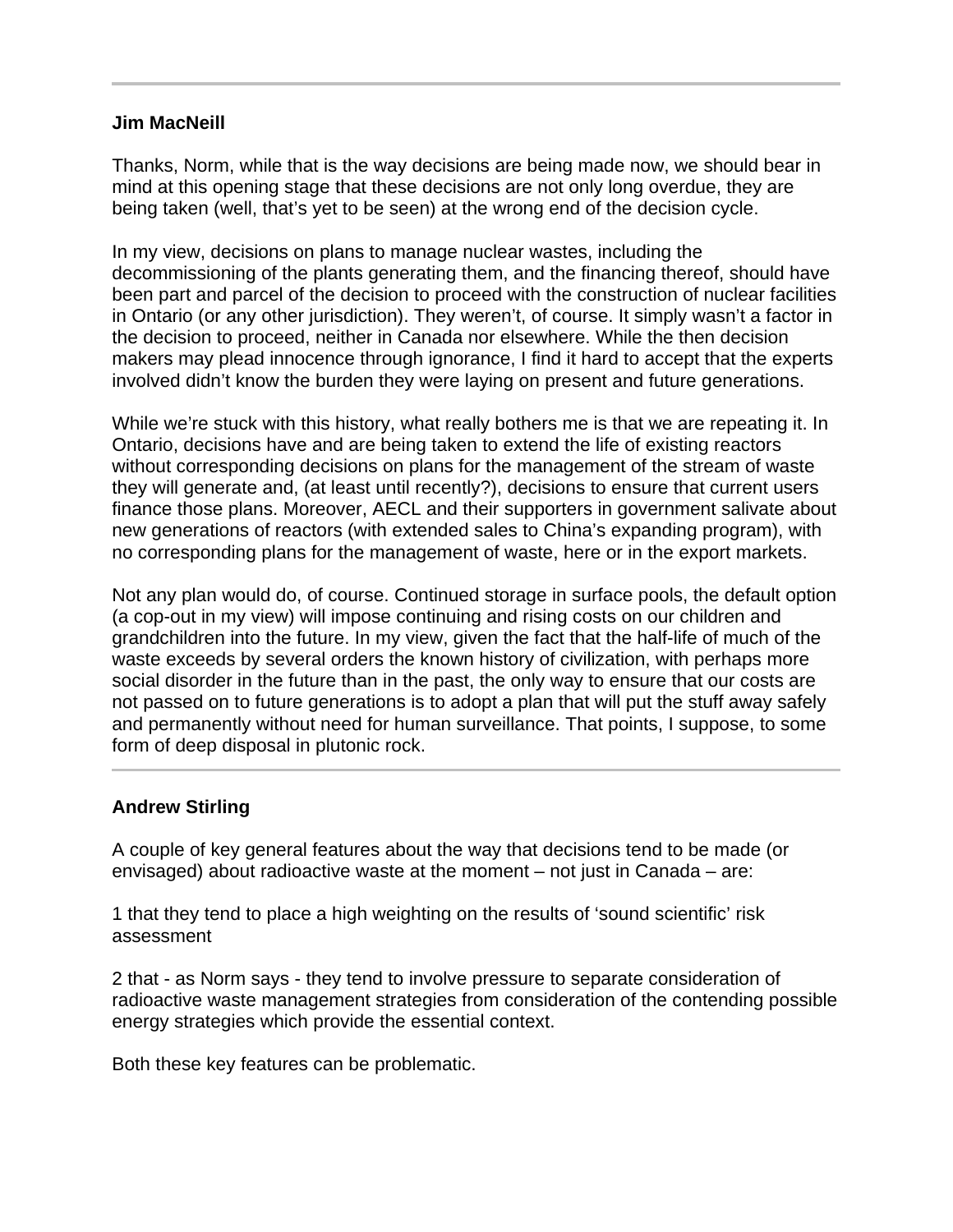Norm, you talk about principles of openness and transparency, I think of the maxim, Primum non nocere (First of all do no harm), are there other principles to guide decision-making under this context, Andy, what about this precautionary principle you have written about?

# **Andrew Stirling**

In order to understand this, we first need to be clear about the limits of conventional risk assessment. Under the right conditions, this is a very powerful tool. But – even in it's own terms – risk assessment does not apply to conditions of 'uncertainty' (where it is difficult to arrive at firm probabilities for the different things that might happen) or 'ambiguity' (where we are unclear or disagree over how to define, prioritise or interpret the different things that might happen).

Most of all, risk assessment does not apply to 'ignorance', where "we don't know what we don't know". In other words, where we face the prospect of surprise. Yet time and again, it is ignorance that has proven to be the most important part of our experience with new technologies. The effect of CFCs on the ozone hole; or the emergence of the new cattle disease BSE; or the recognition of hormone disrupting effects in some chemicals are all examples of cases of this kind of 'surprise'.

Precaution is about how we can respond to 'uncertainty', 'ambiguity' and 'ignorance', as well as to risk. There are a whole bunch of practical strategies, that tend to get forgotten where we assume that risk assessment is the only show in town. In my experience, this is something that tends to be especially true in radioactive waste management.

# **Norman Rubin**

Ann, I love Andy's presentation of the precautionary principle, and I personally favor storage over irreversible, unmonitored disposal for many decades largely because of that principle. But I am personally willing to be overruled by the Canadian public if my views are out of sync with Canadian values as a whole. I don't believe they are, but I do personally think that legitimate and participatory decision-making must ultimately trump even the precautionary principle, if and when they conflict. (Note in Andy's presentation that legit and participatory decision-making is very much part of his view of the precautionary principle, so there's almost no conflict by definition.)

#### **Chris Henderson**

In reference to Norm's and Andy's comments regarding precaution and decision making.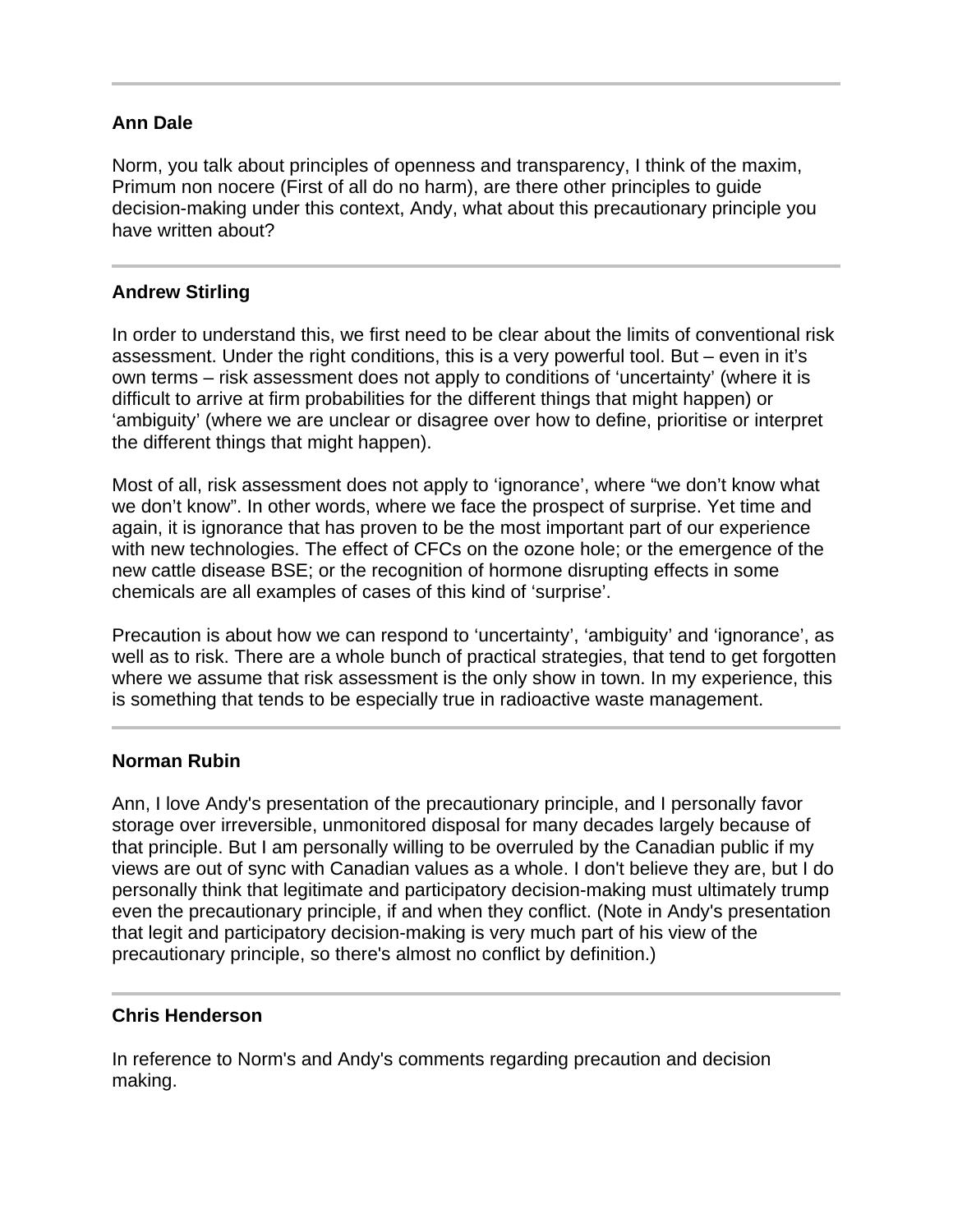I believe there are clear distinctions and interrelationships between the: base for decision-making; decision-making processes; and, the actual making of a decision.

### **Jim MacNeill**

Ann, like Norm, I thought that Andy's paper on the precautionary principle was excellent. I think this principle should be mandatory in dealing with any technology whose effects on society and the environment are largely unknown or uncertain, and especially where those effects may be irreversible and extend to future generations. That includes decisions to construct or expand nuclear facilities.

Unfortunately, in my experience the precautionary principle is seldom invoked in these cases.

I was with the Board of Ontario Hydro for 4 years and I certainly didn't see it in management presentations. On the contrary, at that time their presentations were marked by a high degree of confidence concerning the estimated costs and economy of proceeding with proposals to deal with shutdowns, whether as part of a planned maintenance schedule or in response to a surprise. There were plenty of surprises in those days, as Norm will recall, but they never shattered the wall of confidence surrounding the management (or the unions, whose jobs were at stake.)

The same, I suspect, is now true of proposals to extend the life of existing reactors. And, in due course, if Manley's advise is accepted, of proposals to build a new generation of reactors.

# **Andrew Stirling**

Norm is quite right that a precautionary approach is inherently about involving those who stand to be affected - and also the general public - in order to be as rigorous as possible about all the knowledge to bring to bear on the problem, and the assumptions that are used.

But there are some other features of precaution as well:

- we should be more humble about the confidence that we can place in mathematical models – 'science should be on tap, not on top'.

- we should take account of 'edge of the envelope' scenarios, rather than averaging these out using probabilities.

- we should be sure to involve specialists from a wide range of different disciplines – including social scientists.

- we should ask questions about how people and organisations will behave in practice – rather than how they're supposed to behave.

- we should - as Norm says - put more weight on things like flexibility, reversibility and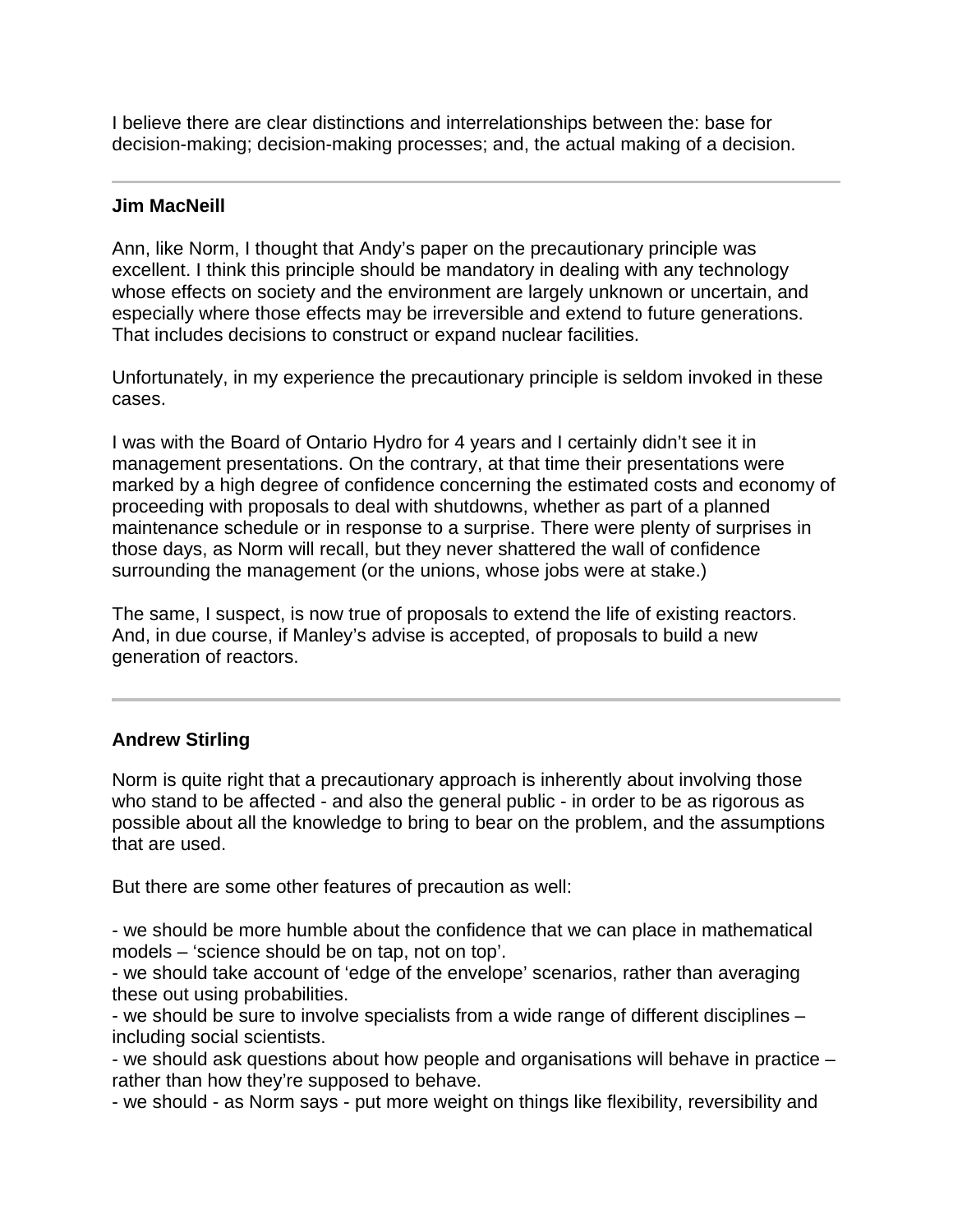diversity in our technology strategies – so that we can learn well from our mistakes. - we should be more deliberate about who has the burden of proof – those who wish to proceed with a technology or those who are concerned about it.

These are all things that - like the role for public engagement - tend to get left out in conventional risk assessment.

### **Norman Rubin**

Andy, that list of yours -- closely related to your background paper for NWMO -- is part of what I so strongly agree with.

### **Ann Dale**

It seems to me, dear colleagues, that the two are not mutually exclusive, that in terms of integrated decision-making, the precautionary principle and participatory decisionmaking are mutually complementary.

# **Ann Dale**

Chris, can you explain in more detail what you mean? Thanks.

#### **Chris Henderson**

What I mean Ann, is that when we look at nuclear waste management, we need to look at:

- What we base decisions on
- What the decision making process is, and
- What actual decisions are and how they're managed.

### **Ann Dale**

Chris, it seems to me that you are raising some critical points, especially for expanded decision-making contexts and participatory processes. Who gets to frame the issue? Who has authority? Who are considered experts? Who gets to make the decisions?

Okay, I think we can all probably agree on the need for expanded decision-making contexts? But before that, would we also agree that decision-making in such contexts must be integrated, that is, reconcile ecological, social and economic imperatives? Jim, any thoughts?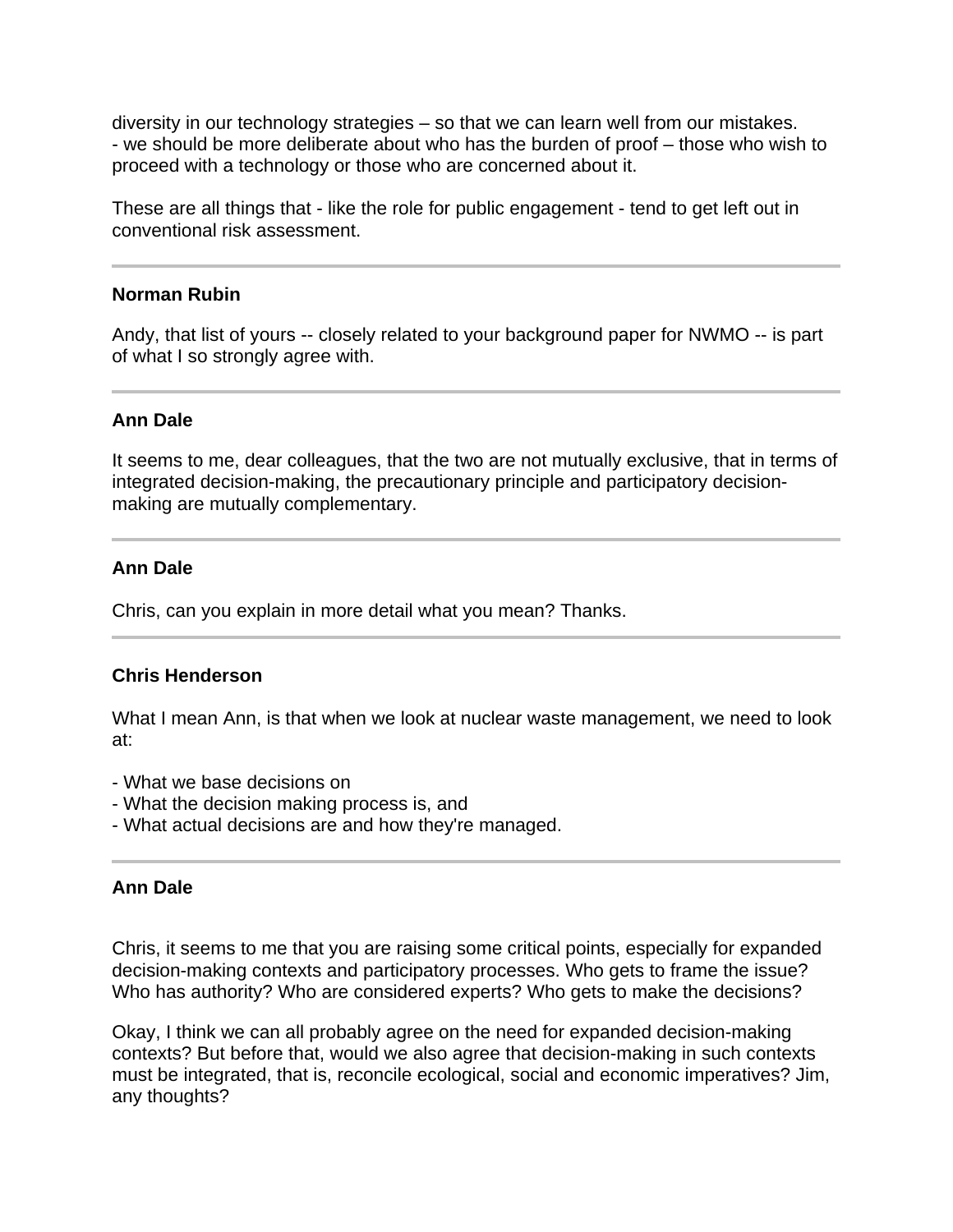### **Norman Rubin**

Ann, your point "that decision-making in such contexts must be integrated, that is, reconcile ecological, social and economic imperatives" is vital, and in danger of being lost. I think the point is also closely related to the oft-expressed desire for "accountability" and "responsibility" in decision-making. (These are oft expressed by the PUBLIC, rather than the decision-makers!)

But few have suggested how that responsibility could be ensured. One possible approach is rights-based: Those who create and transport and dispose of radioactive waste (or do any other hazardous or toxic activity) should be held legally and totally responsible for any abridgement of the rights of those who are affected, now and in the future. On the flip side, innocent neighbours should have unabridged rights to be free from nuisance, trespass, toxic pollution, etc. That would mean (for instance) that Canada's Nuclear Liability Act should be either repealed or massively rewritten, and similarly many of the CNSC's regulations governing radioactive pollution exposures. Those regulations now legally permit estimated cancer risks from off-site radioactive pollution that are many times higher than regulatory maxima for non-radioactive "chemical" pollution -- as if the public had demanded more radiogenic cancer risk, versus chemical cancer risks(!!).

Of course, assuring "accountability" and "responsibility" in decision-making about wastes whose main impacts are likely to be thousands of years in the future is vexing and challenging at best, and hopeless at worst. I've often mused (only a bit facetiously) that the best thing that could happen in the discussion about nuclear waste would be if the curses of future generations could be made effective and retroactive. Then, if somebody 100,000 years from now said "May the @\$#%^&\*( SOB who put these poisons here rot in hell!" we'd see somebody disappear in flames in 2005! Unfortunately, I have no shortcut to implement this recommendation, so we have to settle for second-best. . .

# **Jim MacNeill**

I'm afraid I don't type fast enough to keep up with the flow of discussion.

But coming back to Ann's question, I of course agree that decision-making should reconcile ecological, social and economic imperatives?

I think there has been some positive change in that direction, at least at the rhetorical level, but we still have a long way to go.

The need to deal with the flow of waste and ultimate decommissioning is now recognized. Whether we will (or can) take the needed decisions is yet to be seen. Uncertainties and risk are now recognized.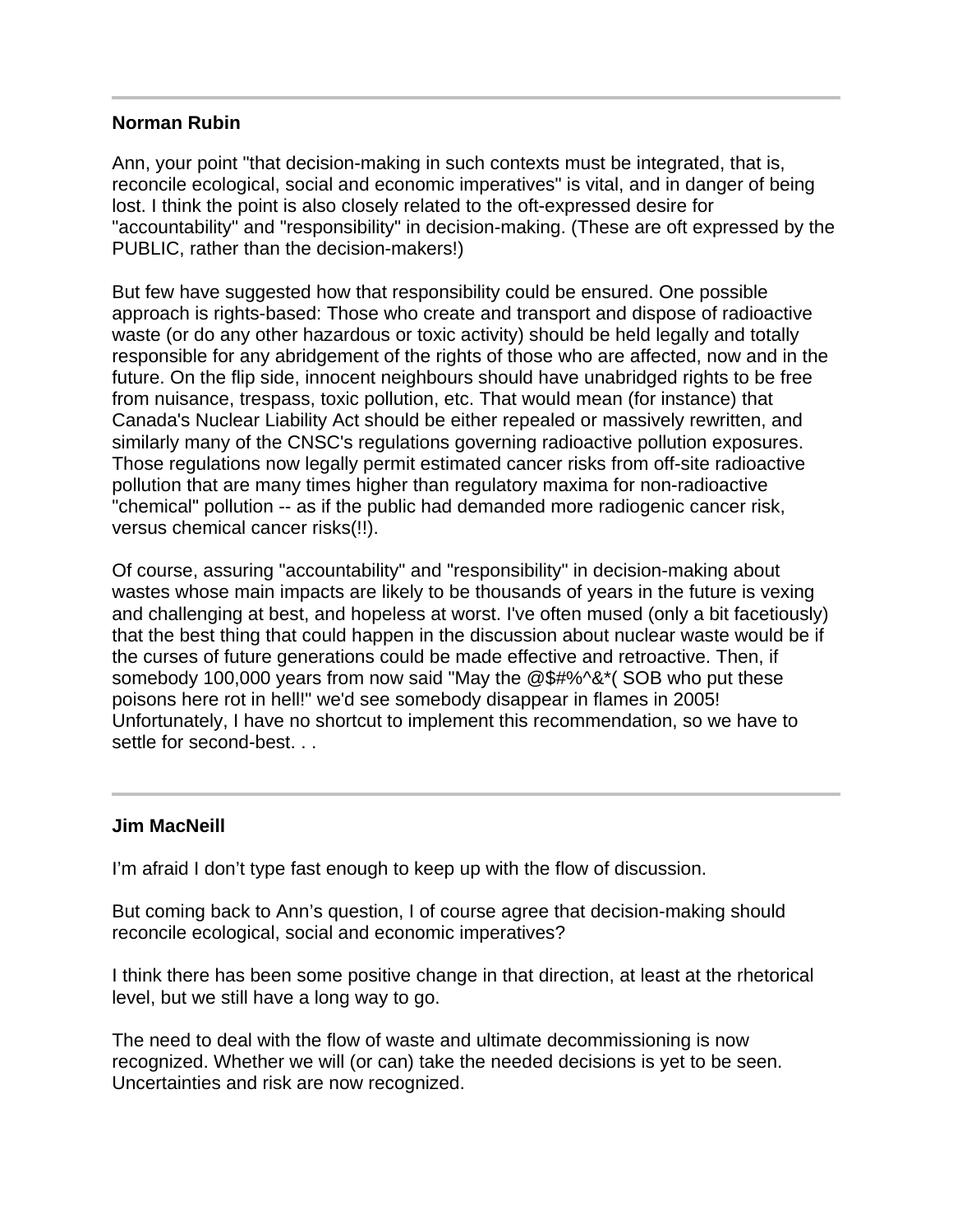However, in my experience, the nuclear establishment usually deals with uncertainties and risk within the context of trying to demonstrate the opposite; confidence and safety. I suspect this is an inevitable reflection of their professional training – not to mention their own self-interest in ensuring vigorous expansion of nuclear facilities. Certainly in Ontario Hydro, management and unions had a strong predisposition to privilege nuclear options. Board members often shared this predisposition --- or felt they were illequipped to challenge it.

As for economics, well, the costs of nuclear power have not historically been included the costs of research and development.

Nor have the costs of disposing of HLNW or the ultimate decommissioning of the nuclear facilities.

Nor have the costs of liability insurance for societal risks. Even now, this is capped with the major costs being assumed by energy users or the taxpayers of Canada. Yet these risks are deemed to be acceptable.

In addition, nuclear power attracts enormous direct subsidies.

Yet, it is still deemed to be an "economic" source of power.

Perhaps Norm can explain it.

#### **Norman Rubin**

Jim, the main thing that prompted me to give up a cushy job teaching at U of T so I could become an underpaid activist, was the growing realization that nuclear power was expanding NOT because it was a good investment, but despite the fact that real (nongovernment) investors had rejected it as too bad an investment -- too risky, with too big a downside and too pathetic an upside. That, in my view, still distinguishes this "environmental" debate from the ordinary ones where a quick and profitable and dirty (or scary. . .) option competes with a more expensive but cleaner or safer option. (I was already making donations to organizations who try to influence those environmental tradeoffs, and I still do.)

#### **Norman Rubin**

Ann, your point "that decision-making in such contexts must be integrated, that is, reconcile ecological, social and economic imperatives" is vital, and in danger of being lost. I think the point is also closely related to the oft-expressed desire for "accountability" and "responsibility" in decision-making. (These are oft expressed by the PUBLIC, rather than the decision-makers!)

But few have suggested how that responsibility could be ensured. One possible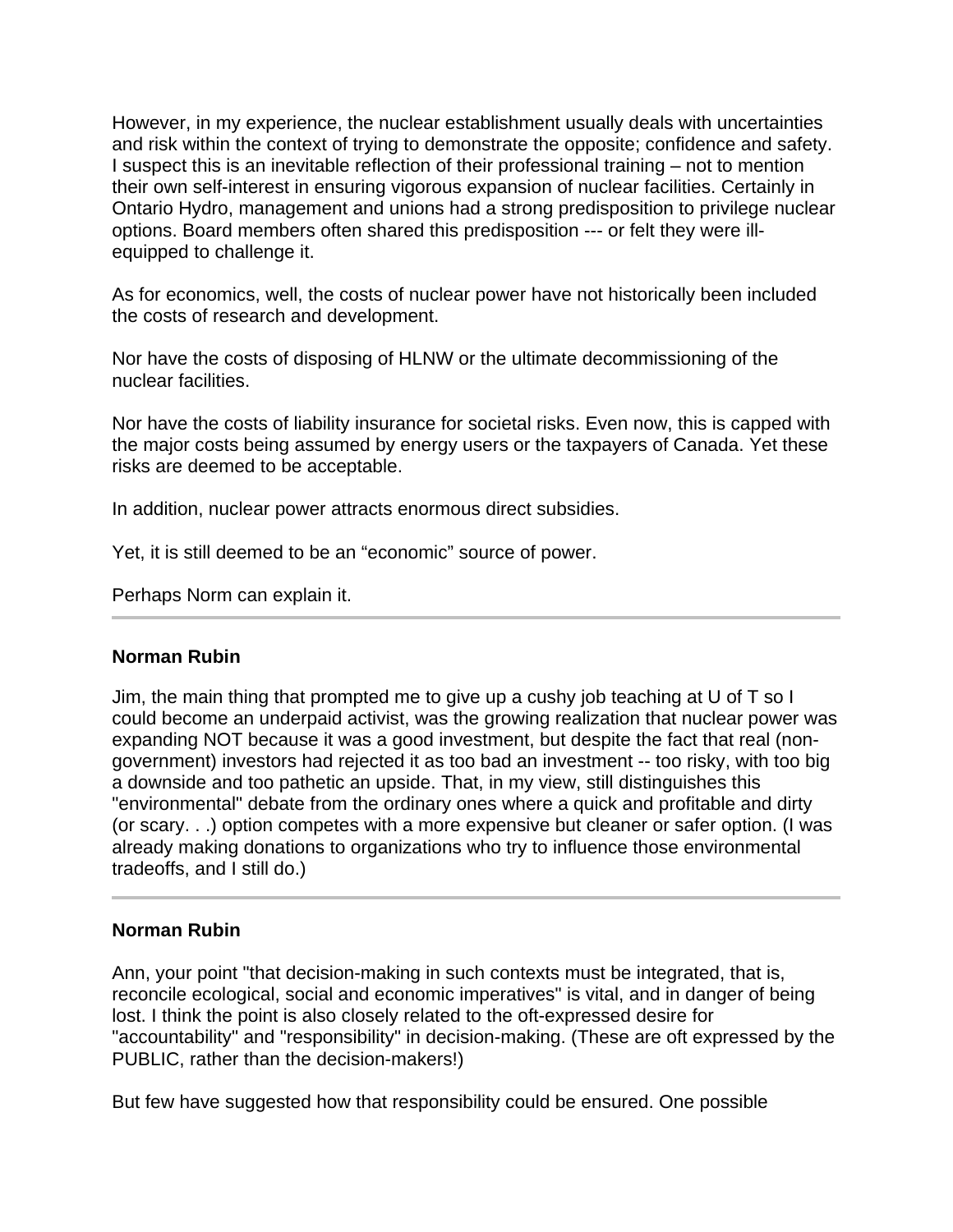approach is rights-based: Those who create and transport and dispose of radioactive waste (or do any other hazardous or toxic activity) should be held legally and totally responsible for any abridgement of the rights of those who are affected, now and in the future. On the flip side, innocent neighbours should have unabridged rights to be free from nuisance, trespass, toxic pollution, etc. That would mean (for instance) that Canada's Nuclear Liability Act should be either repealed or massively rewritten, and similarly many of the CNSC's regulations governing radioactive pollution exposures. Those regulations now legally permit estimated cancer risks from off-site radioactive pollution that are many times higher than regulatory maxima for non-radioactive "chemical" pollution -- as if the public had demanded more radiogenic cancer risk, versus chemical cancer risks(!!).

Of course, assuring "accountability" and "responsibility" in decision-making about wastes whose main impacts are likely to be thousands of years in the future is vexing and challenging at best, and hopeless at worst. I've often mused (only a bit facetiously) that the best thing that could happen in the discussion about nuclear waste would be if the curses of future generations could be made effective and retroactive. Then, if somebody 100,000 years from now said "May the @\$#%^&\*( SOB who put these poisons here rot in hell!" we'd see somebody disappear in flames in 2005! Unfortunately, I have no shortcut to implement this recommendation, so we have to settle for second-best. . .

### **Jim MacNeill**

Good for you, Norm. And I agree with your comments on what should be done with the Nuclear Liability Act, although I see no prospect of it.

You mention the time frame of 100000 years. I found it interesting to learn that the USEPA decided to regulate the safety of humans around Yucca for 10,000 years and that the National Academy of Sciences decided that that wasn't enough: any safety standard for Yucca should extend to 100,000 years since the waste to be stored there will reach its peak radiation level only after that time. In my view, since no one can imagine what form humans and other species will take in 10,000 let alone 100,000 years, I find this a bit of a stretch, but it does emphasize the need to put the stuff away safely and permanently without need for human surveillance.

#### **Norman Rubin**

But there isn't necessarily a need to do that today, or even within the next 30 or 50 or even 100 years, Jim.

The good news here is that the new version of the CNSC's regulatory doc on rad-waste disposal -- replacing the one (R-104) that arbitrarily stopped analyzing risks at 10,000 years -- says that analysis must continue until the predicted impacts have reached their peak. It's so obvious, yet (1) it took a few decades to get it, and (2) the difficulty of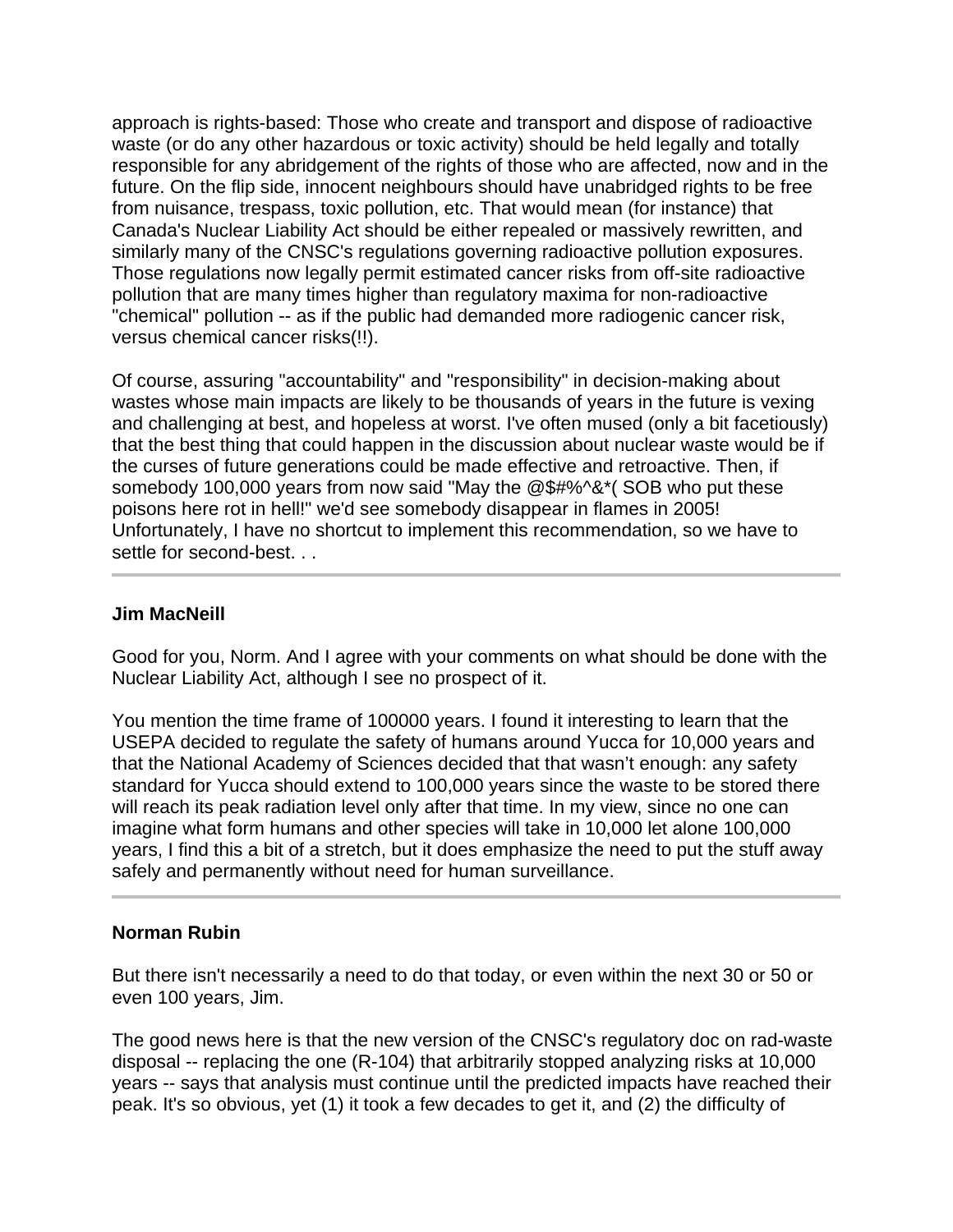getting it right, and getting confidence that we have, is still enormous.

# **Andrew Stirling**

Chris and Ann's points on the need for integration are very important. And Jim's points on the particular context provided by the institutions associated with nuclear power is very much part of this. The ways different costs are included and excluded and passed on to others is a crucial factor in deciding who to trust to make future decisions.

But there are also some tricky challenges posed by accountability. Just because 'the public' are involved in some way, does not necessarily mean that you automatically get more accountability. In fact, by burying decisions deep in some process of engagement, it can sometimes be even less clear how a decision was arrived at than in traditional expert-based analysis.

This is not at all a reason to hold back on public engagement, but gives us a reason to be cautious about precisely how to do it and what to expect from it.

### **Norman Rubin**

Andy, if democracy were easy to get right, we wouldn't still be debating how to do that! And the closer the decisions get to the impossibly complex and conflicted, the less satisfactory our institutions are bound to be.

# **Chris Henderson**

I think Norm has raised a very interesting principle to broaden the decision making framework for nuclear wastes, through the concept of 'rights'.

Related, alternative or complementary approaches might include:

- The Liability Approach: A broadening, legal or non-legal liability approach. That is, defining accountability for wastes management and there consequences such that there is recourse.

- The Stewardship Approach: While certain parties may have decision making powers regarding nuclear wastes, they would have defined obligation to consider a set of defined societal interests.

- The Organic Approach: The cultivation of a process that is: inclusive, on-going, and which integrates scientific knowledge (on a broad science basis), and which emphasis's consensus.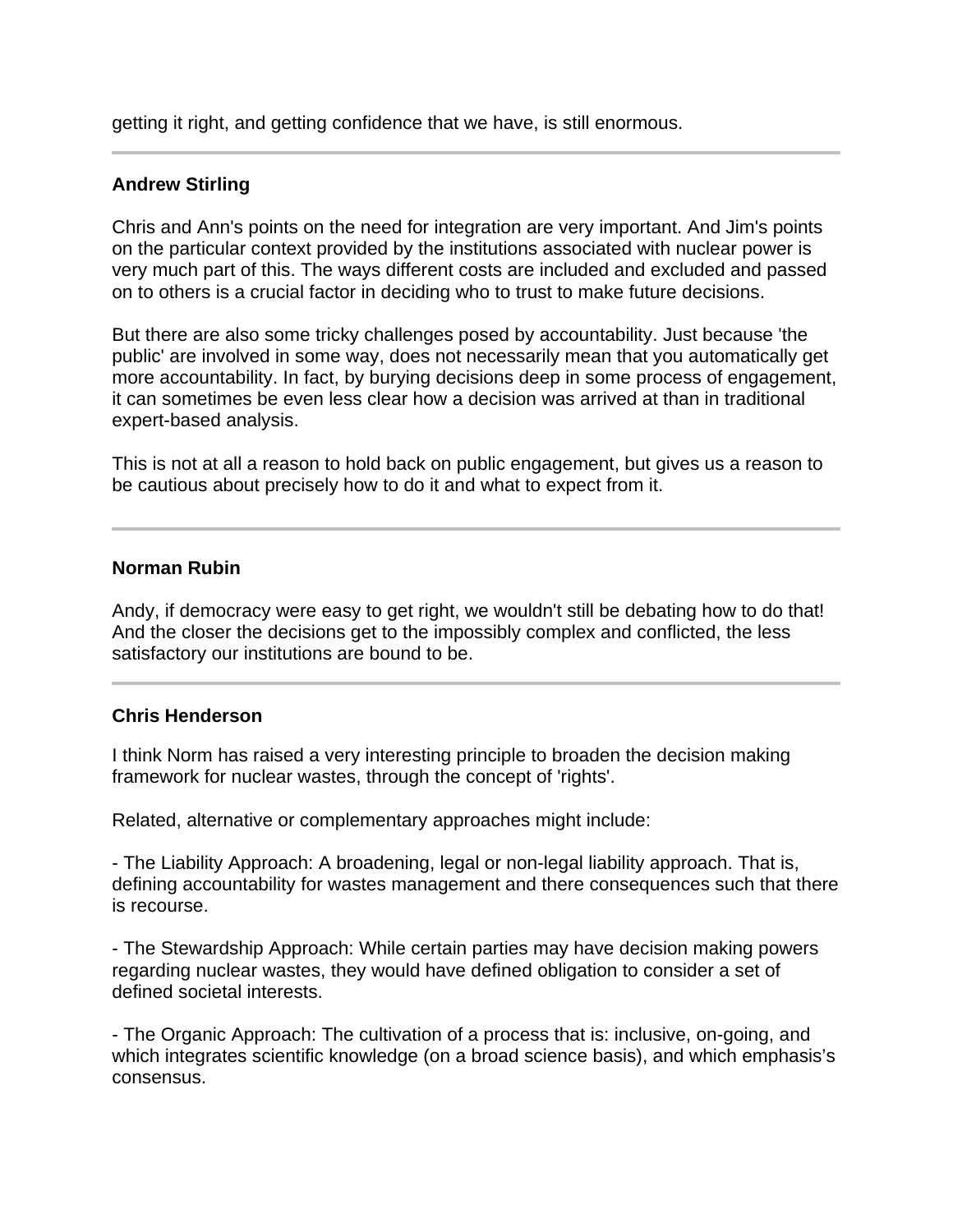This also links to Andy most recent point.

# **Ann Dale**

Jim and others have introduced the issue of time? And yet, don't these participatory approaches take a lot of time--to build trust, to understand each others' language?

# **Norman Rubin**

Yes, Ann, and that's one of my favourite reasons to recommend a go-slow approach. I also believe that regulatory protection of Canadians (and others, including non-humans) from radioactive pollution is likely to continue increasing in stringency, so today's "acceptable" repository may well be found to impose Unacceptable risks on future humans (and others) in just a few decades. Again, if the setting of these standards were done with some transparency and public participation (or even done in Canada!!) this process might move more quickly.

# **Jim MacNeill**

In a way, I am glad to hear it. But if we keep it in pools for the next 3-100 years, how do we avoid passing a lot of the costs on to our grandkids and later generations?

We all agree that that costs should not be passed on to future generations is now accepted, but as you know experience to date suggests that it is very difficult to get decision-makers to apply it, especially those at the political level. Rationality may say "pay now," but political reality usually says "pay later," or at least wait until after the next election or, better, until a new government takes over. It's a part of the political DNA.

Moreover, the rationale for deciding later to pay now is often reinforced by those who highlight the uncertainties and risks associated with any option. How often have I heard politicians say: look, we're not scientists and we can't really justify placing this burden on our energy users or taxpayers until they have at least reduced if not eliminated these risks and uncertainties!

I must add that demands for ever more comprehensive assessments, taking ever more interests into account, plays directly into this political propensity for procrastination. I've seen it often -- and not only in Canada but other countries. I doubt that is going to change in 30-100 years.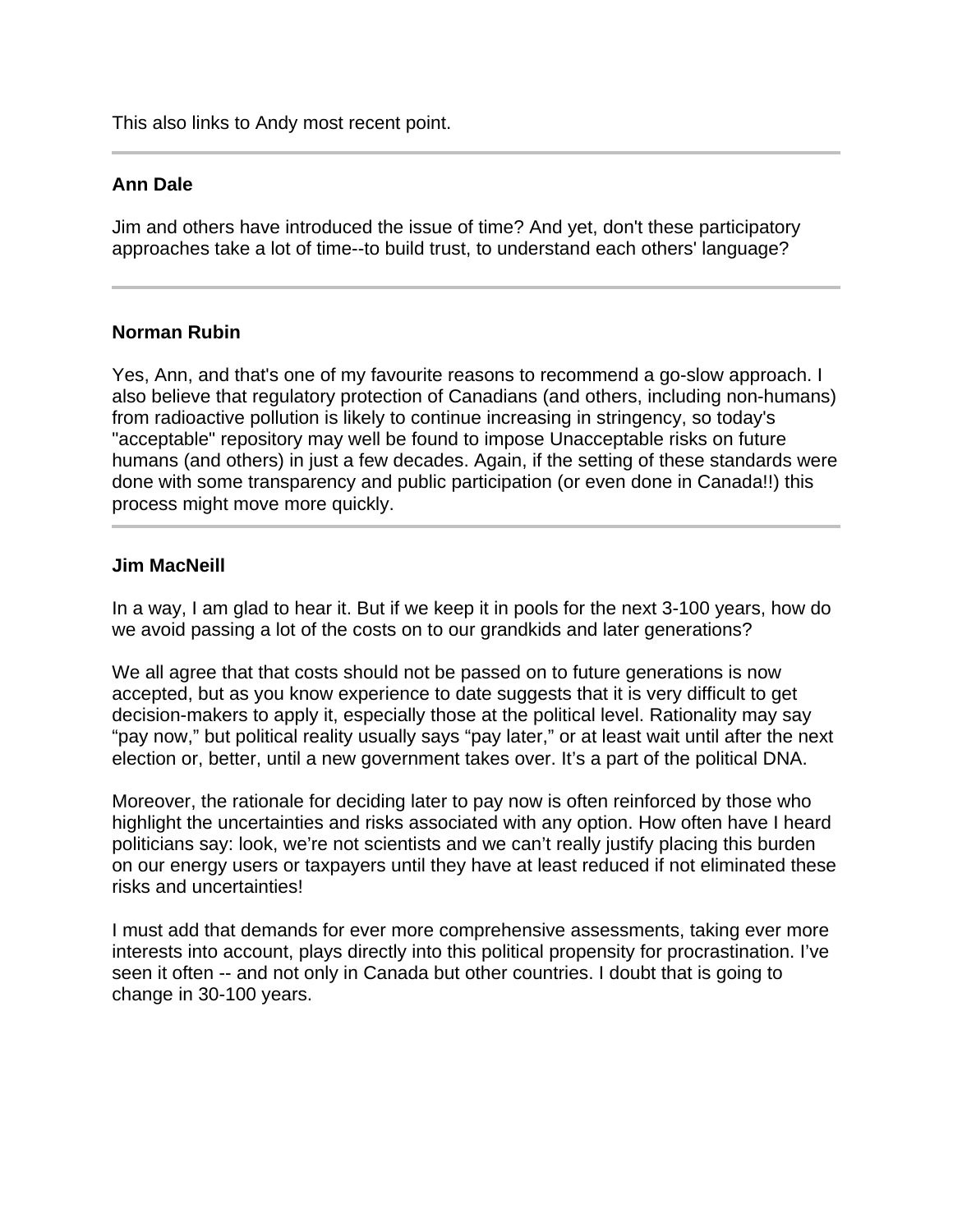Chris, this organic process, how would that work when political elections are held every four years, how would you sustain such a process, and ensure its political neutrality?

### **Chris Henderson**

Ann, simply put, does this type of societal decision making need to be made principally within a political context?

If you put aside the question of whether we should develop any new nuclear capacity, we still need to manage the wastes that are there now.

Transferring the decision making process away from a 'political' context, means one can devise process' that are more enduring.

One good example, is how the Superfund legislation in the US created the accountability chain for waste management and allowed an affected entity of today to pursue remedies to earlier owners of property. Once the legislation was enacted, it moved out of the legislative process and into the realm of liability.

#### **Norman Rubin**

BTW, Jim, I believe your reference to the USEPA should be to the USNRC, the Nuclear Regulatory Commission, though I may be wrong.

#### **Jim MacNeill**

You may be right. My source was the Economist, not a journal noted for reporting on science.

#### **Andrew Stirling**

I agree with Chris that Norm's emphasis of liability is very important. However, here as elsewhere, 'the devil is in the detail'.

It's not just a matter of ensuring that this liability is absolute (rather than strict or fault based - which provide many huge exemptions in a field as complex as radioactive waste). It's also a matter of ensuring that the legal rules do not conceal organisational boundaries to the practical capacity for compensation (around the arrangement of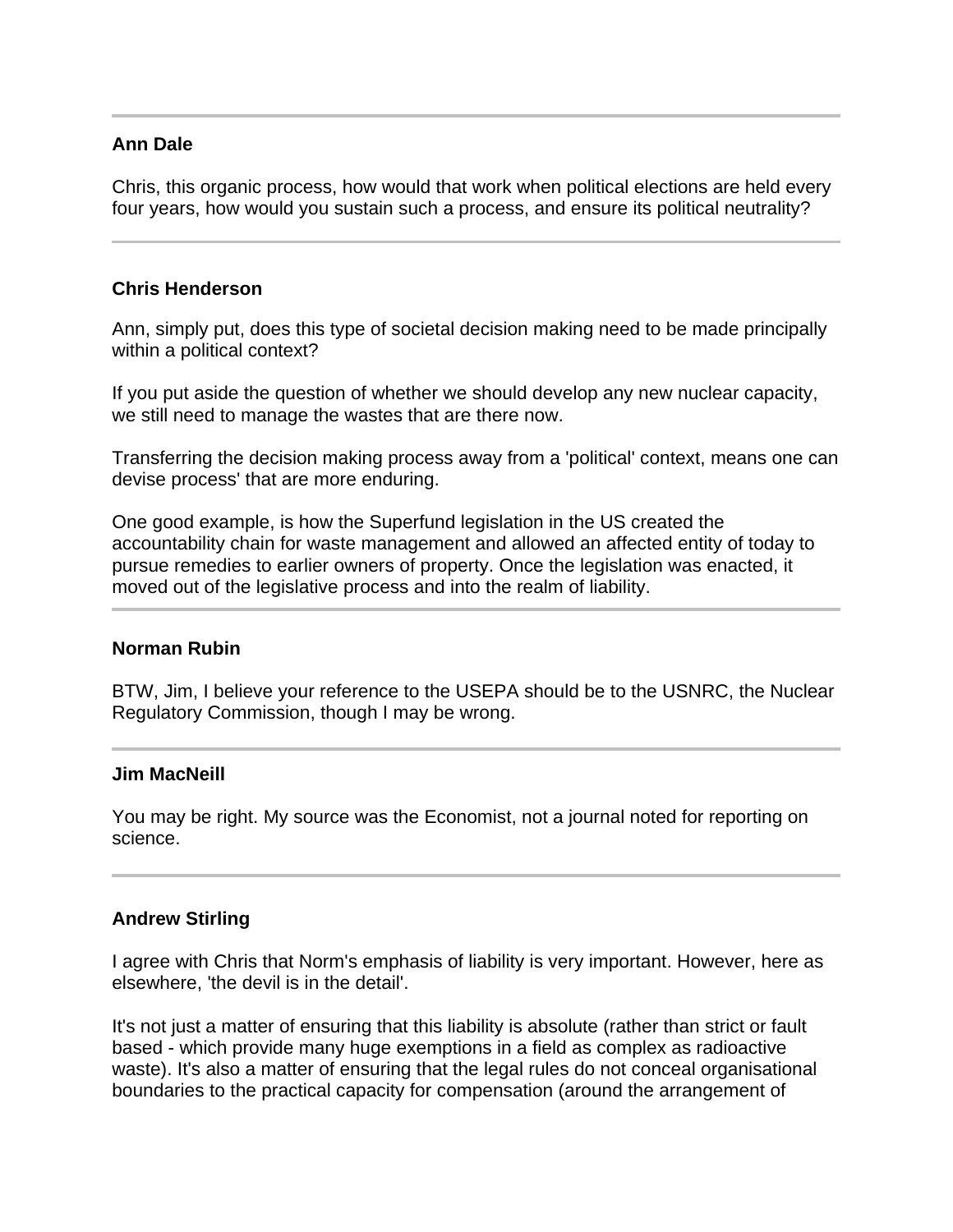insurance, channeling of compensation and company ownership).

And on Norm's other point, about democracy not being easy, this is certainly true. But the challenge for the precautionary appraisal of radioactive waste management has some more specific implications than this. We have to be careful that we do not find 'participatory' approaches used as a way to artificially reduce the diversity of values and interests out there in society and justify premature closure on particular 'consensus' courses of action and obscuring the potential merits of alternative strategies.

In the end, participatory process are not immune to being 'closed down' in unhelpful ways. By ensuring that they come up with plural recommendations we learn much more about the way in which science and values interact and provide for more effective accountability in the actual decision making. This is especially true in an area like radioactive waste management, where the enormous infrastructure costs and long lead times make us very prone top getting 'locked in'.

### **Norman Rubin**

Andy, the fear (and reality) of institutional "lock-in" is another great reason to go slow on deep disposal. I believe that today's relatively open-minded assessment by NWMO would not have been possible if AECL's Whiteshell Nuclear Labs juggernaut were still proceeding full speed (and full staff) towards deep disposal. They were largely derailed by the surprising rebuff the AECL concept got from the Seaborn EA panel, so now we can spend some time (<3 years!) looking at alternatives.

# **Andrew Stirling**

Jim makes a good point about procrastination. This is especially a challenge where we face a manifest impact from something we don't fully understand and the effect of delay is to exacerbate the problem.

But in an area like radioactive waste management, I think the issues are more ambivalent. By being cautious about headlong commitments (as Norm describes the current position in Canada) and maintaining our options and flexibility, we can maximise the extent to which we learn from experience and the accumulation of relevant knowledge.

We also avoid providing a spurious pretext for claims that the problem has been 'solved'.

# **Jim MacNeill**

Norm, Andy, if we are talking about less that 3 years (or less than 30), fine, that's still more or less within the generation of present users. We can certainly wait that long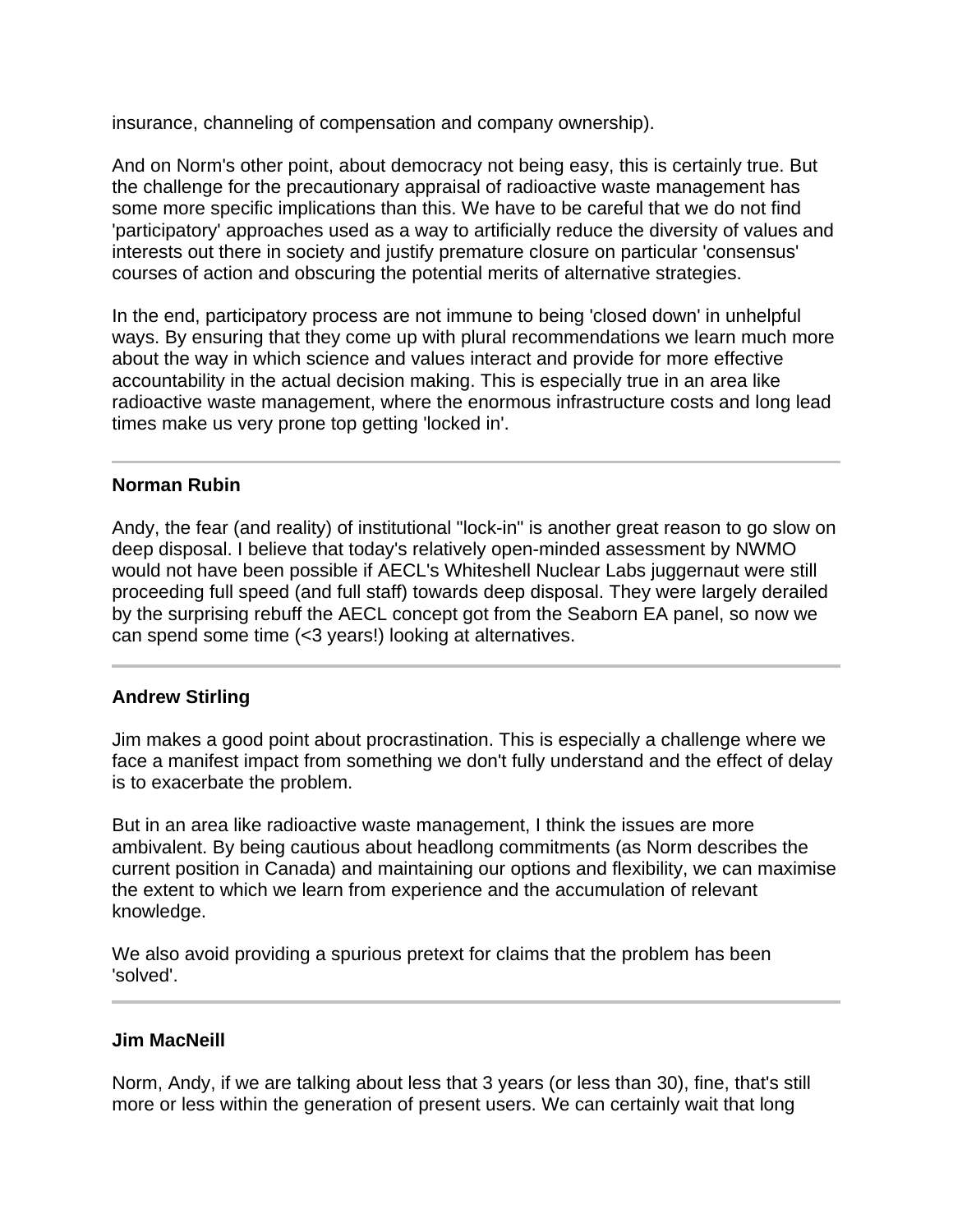before making a final decision. My fear is that, given the way politicians work, we may delay any decision except keeping it in pools almost indefinitely.

Chris, would that we could take it out of the political context. But what do you see that might force the governments of Canada/Ontario to agree to do that?

# **Andrew Stirling**

I see the attractions of Chris argument for more 'long-sighted' processes of appraisal and decision making, leading to more durable decisions and commitments.

But I am rather concerned about the idea - and even more the aspiration - that this can (or should) get us 'away from politics'. The fact of there existing divergent ways to frame a problem and prioritise different values and assumptions will always be with us - no matter how 'enduring' the process.

Whilst we may hope to mitigate the adverse effects of short party-political horizons, the idea that politics itself can be set aside is misguided and potentially dangerous. It is through claims that politics has been excluded that we risk becoming blind to the constant presence of alternatives and making ourselves vulnerable to the covert exercise of particular interests.

# **Norman Rubin**

In defense of Chris's "non-political" suggestion, I've seen a number of procedures work pretty well that were established by politicians but operated outside the realm of question period, media scrums, and partisan and electoral politics. Arguably the Superfund was one, and one that Chris mentioned. At least at its best, the Ontario Energy Board has been another. Some EA panels have been pretty good, too. I'm not sure these are "apolitical", but they have presented arenas for sober discussions that were separated from the next election.

# **Ann Dale**

Norm, Andy, Jim and Chris, is this a form of adaptive management, that is learning by doing? If this is combined with practices such as precautionary appraisal, and enlarged decision-making contexts perhaps led by a 'one-off' organization such as NWMO with a long-term mandate?

# **Chris Henderson**

Ann,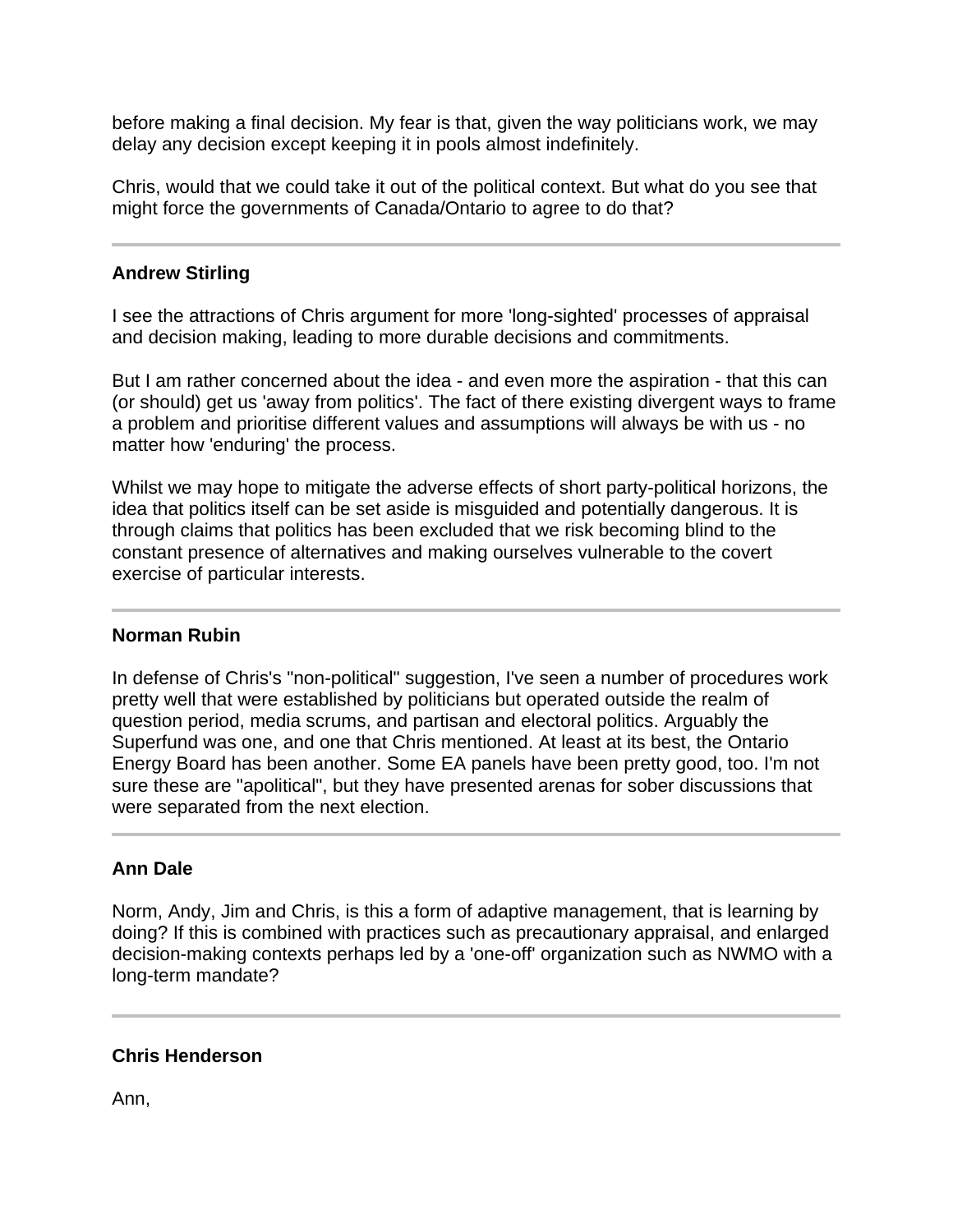Yes, I think it is a form of adaptive management. But, I think as Andy mentioned the devil is the details of the management framework of the other elements that would need to be integrated into the process as you mentioned (i.e. precautionary appraisal, enlarged decision-making mandate and long term orientation).

It would be critical to be clear on principles and decision-making frameworks to avoid being in a situation of reactionary management versus adaptive management.

# **Norman Rubin**

Ann, the problem with giving NWMO a long-term mandate is that NWMO is basically the waste-producers-owners-polluters, so it raises the question of who's going to regulate or control them so they protect the rest of us adequately. But there have been many suggestions of a one-off agency to do the job -- including the recommendation of the Seaborn EA panel. According to a leaked fed'l Cabinet document, that recommendation (to set up a federal waste-management agency) was rejected because it could create a residual federal liability to take care of the wastes in case their owners (the utilities, mostly) failed to do so.

So again, far from ENSURING responsibility in this field, the federal government has so far been motivated primarily by AVOIDING responsibility! (What is wrong with this picture?!?!?)

# **Jim MacNeill**

Plus ca change. They continue to want nuclear power and they continue to want to avoid the liabilities. If the cost of these liabilities were built in to the price of nuclear power (along with other hidden costs) the reaction of consumers would be interesting to witness.

I agree with Norm on the problem with giving NWMO a long-term mandate.

# **Jim MacNeill**

Further to my question to Chris, I do agree with Andy that taking the decision out of the political context is not a good idea, even if it were possible, which, in my view, it isn't.

Andy claims that in taking it out of the political context "we risk ....making ourselves vulnerable to the covert exercise of particular interests."

In my experience Andy, "the covert exercise of particular interests" is alive and well and living in all democracies. The trick is to make them overt and this is where greater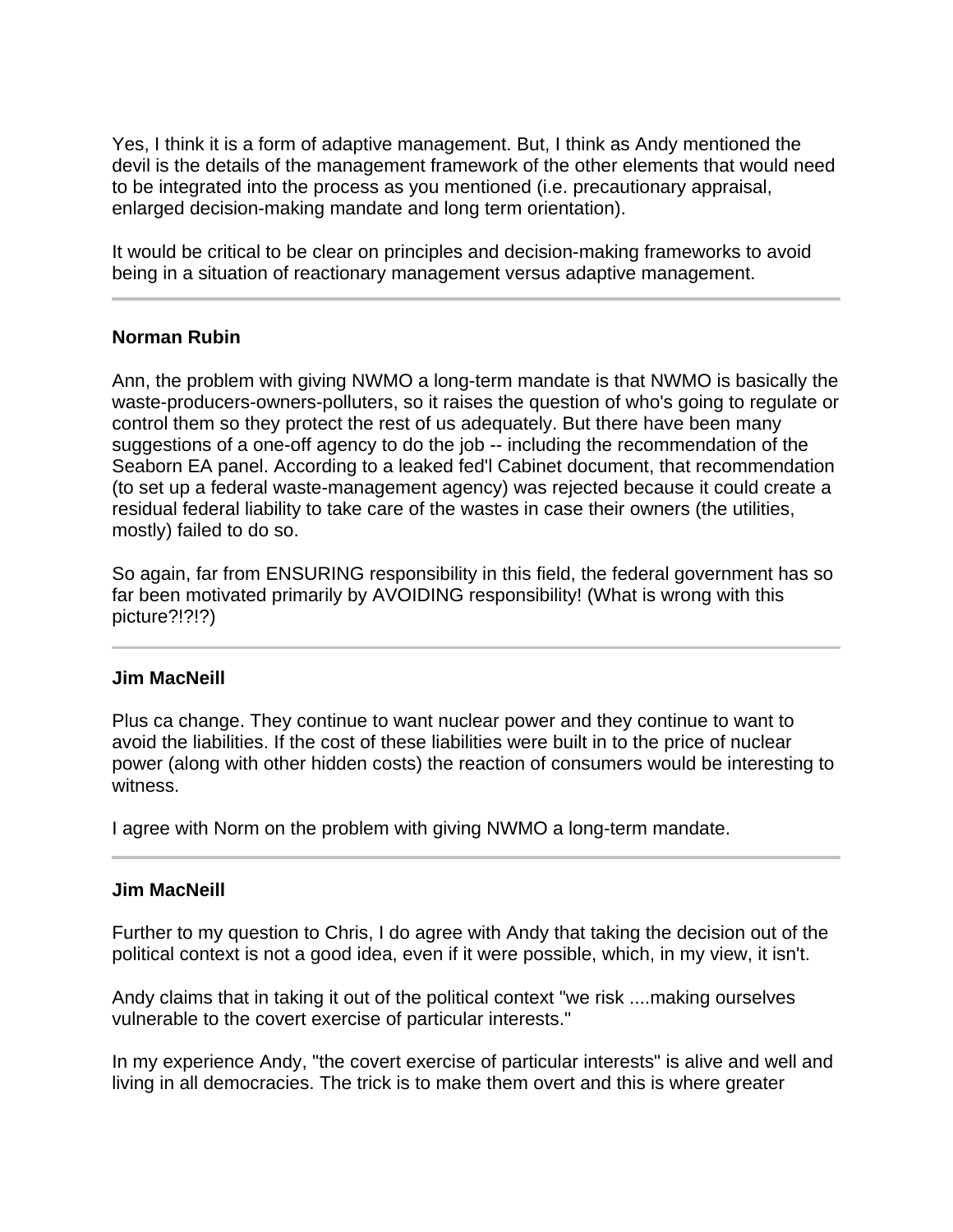transparency could help.

# **Andrew Stirling**

Absolutely, Jim.

# **Ann Dale**

Andy, any words of wisdom about how to maintain flexibility and options? Others, and then there are two very interesting questions from the audience that I would like to pose?

# **Andrew Stirling**

Not sure about 'wisdom', but one obvious but often neglected feature is simply to make flexibility part of the appraisal. Where we allow ourselves to become too confident in our models and assessments (including our 'participatory consensus') on the PROBLEM, we can sideline some key features of the potential SOLUTIONS themselves.

So, a premium might be paced on a number of different qualities:

- options that preserve a capacity to follow other options
- options that can be more readily withdrawn if they go awry
- mixtures of options that allow us to learn
- options that may not be 'optimal', but which are robust under 'extreme' outcomes

In a way these are the flip side to the dangers of 'procrastination' raised by Jim. I think they are also features of an 'adaptive management' approach of the kind Chris has been pointing to.

# **Ann Dale**

Norm, the whole issue of governance is another e-dialogue, and I agree with you that is often spurious when our decision-making systems seem to separate rights from responsibilities, the two are inseparable in my mind. Which again gets us back to integrated decision-making and reconciliation, two powerful concepts I believe.

# **Norman Rubin**

Ann, I see the attractiveness of "adaptive management" being inseparable from the issue of trustworthiness of the agent who's doing the adaptive management. It reminds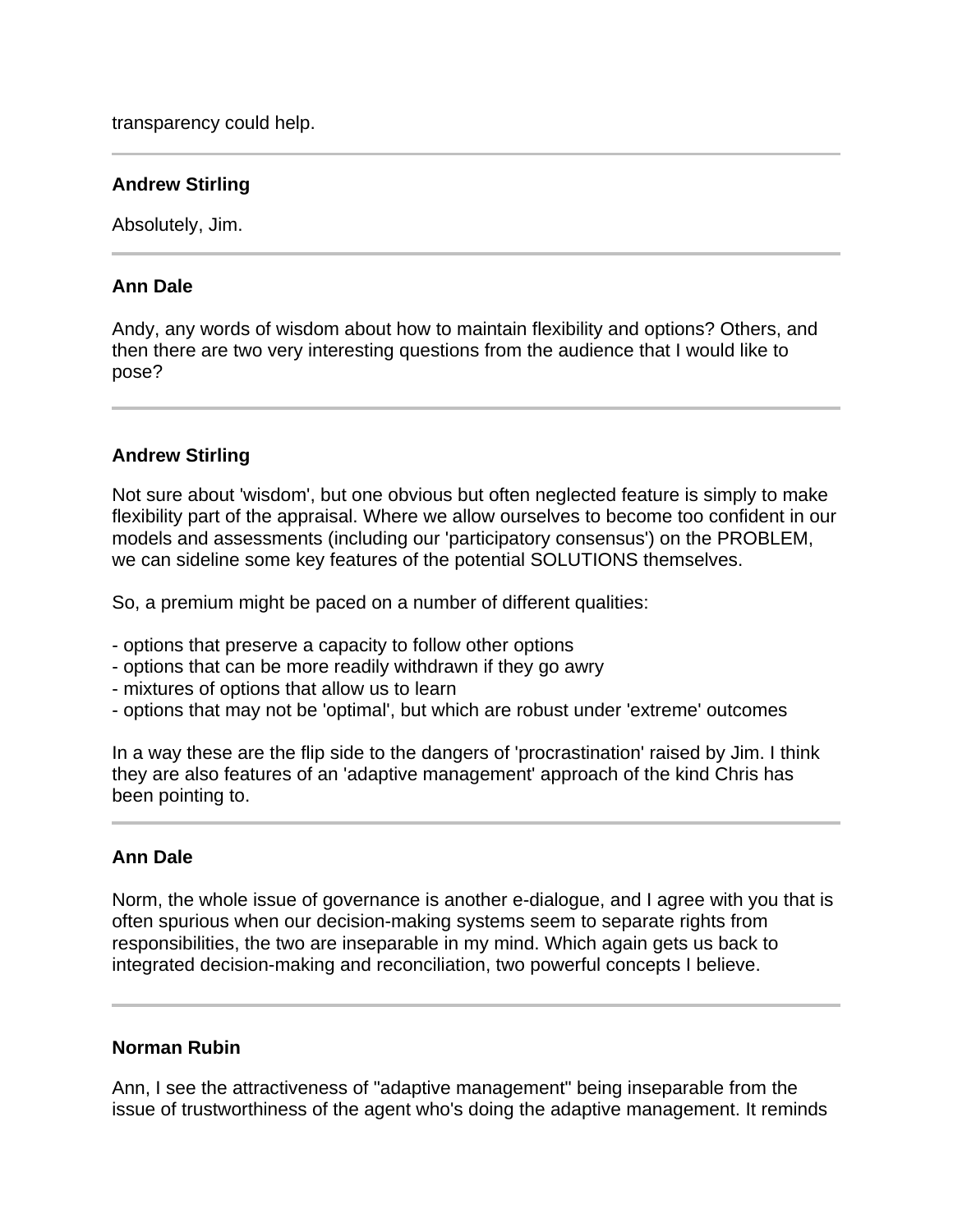me of the debate we all had during the Seaborn EA hearing about the desirability of "flexibility" on behalf of the waste-disposer (presumably AECL at that time). AECL was arguing that being unfettered by firm or absolute or "drop-dead" performance standards would enhance their ability to react to surprises and make everybody safe and happy. The rest of us saw AECL flexibility a bit differently. Ditto with adaptive management. . .

# **Ann Dale**

Thank you, colleagues, and I hate to end this rich discussion, but I would like to pose two questions from our audience and I warn you, they ain't easy!

"With respect to participatory processes, who are the public? How do we ensure all those affected including the sometimes silent majority have their voices heard when many are too busy to participate? How far should the participatory process take us?"

"Where should the balance lie between participatory processes and government responsibility for decision-making?"

# **Andrew Stirling**

These are key questions with no quick-fix response. And they are related.

I think part of the answer to both is the same. Rather than aiming at a single prescriptive recommendation, the participatory process might instead 'map' out the way that the available evidence and analysis depends on - and is subject to - the different values and assumptions associated with different groups and interests in society.

Where this is the case, we lessen the pressure to drive towards the unachievable ideal of 'perfect representativeness' and at the same time make clear the role of essential (conventional) democratic accountability in justifying the final decision.

Beyond this, of course, there does need to be particular effort and care in including a full range of 'stakeholders' - and not just the 'usual suspects' or the most vocal.

#### **Norman Rubin**

I don't really feel that present structures of governance hold governments responsible for anything past Public Issue #2 or #3, and I sincerely hope that nuclear waste never rises that high in public consciousness -- because it will probably take a disaster to make that happen!

That said, there are many devils in the details of participatory processes, as most others have already said. (That's why  $\Box$  have to design the process! <G>)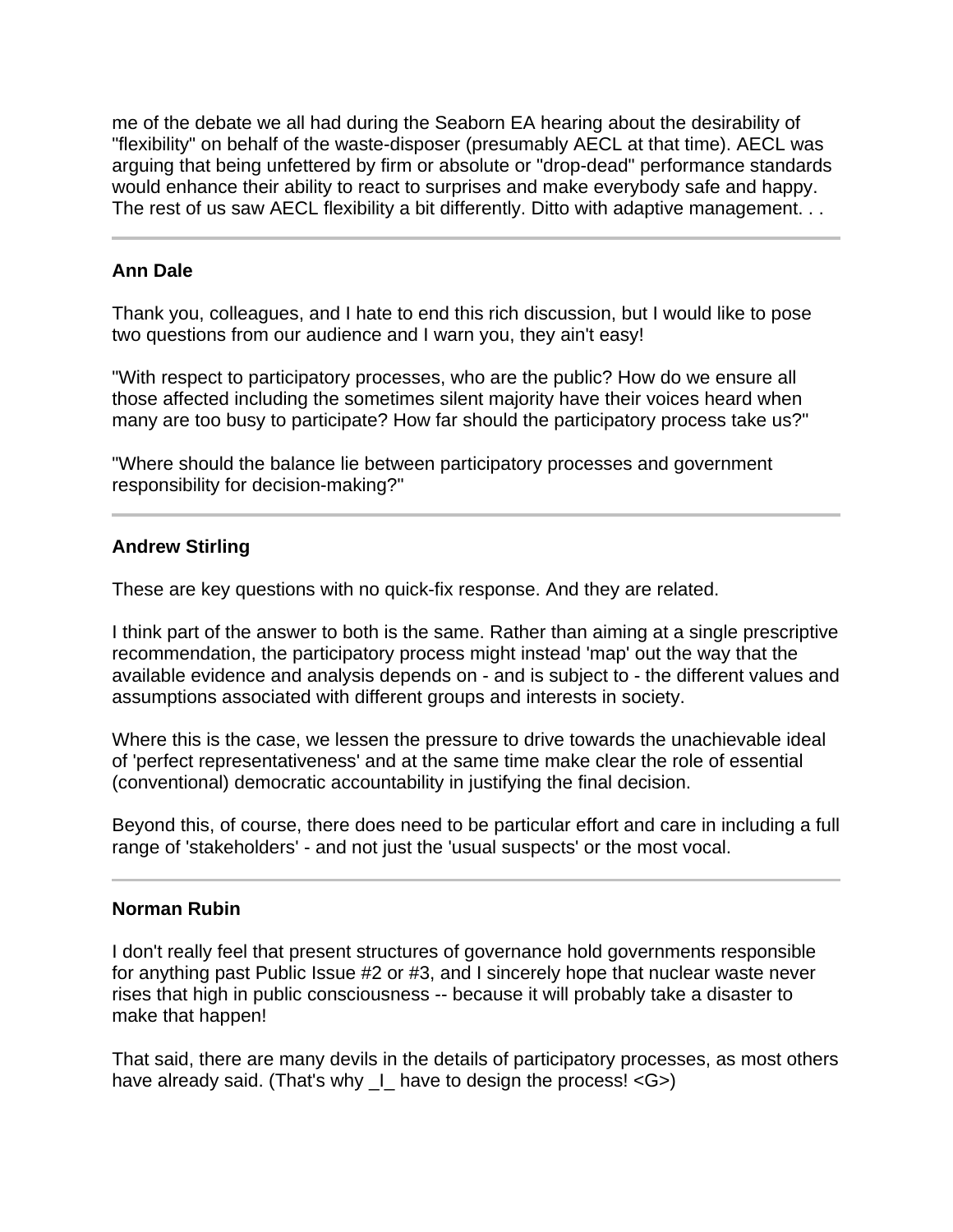Andy, and Jim may relate to this, when we were building the National Round Table on the Environment and the Economy, we learned that you cannot have 'all' stakeholders at the table, but rather a representative body. This must be very carefully and deliberatively designed, for we are not good at diversity, and without functional diversity, you are right, it is just the usual suspects and we stay mired in decision-making gridlock.

# **Andrew Stirling**

Good point, which speaks also to Chris' most recent challenge.

I think we may be in danger of using the term 'political' in different ways and so talking past each other.

For my part, the concern was not that we should keep to the short time horizons and narrow interests of mainstream politics. The ideas that Norm and Chris have mentioned may certainly have a lot to teach about extending the depth and scope of appraisal and decision making.

But I do think we should avoid seeing this as a way to remove politics in the wider sense of divergent values and interests.

#### **Jim MacNeill**

These are good questions to which I have no easy answers.

As to the first, given what I believe and what I have already said, I would be hard pressed to argue that the kind of process with political involvement is working now. Yet, I seem to recall (correct me if I am wrong) that Seaborn said that AECL felt they had demonstrated that deep disposal in plutonic rock is adequate, at least for a conceptual stage of development, but that the public wouldn't accept it. If so, by sticking to the status quo, could politicians be said to be reflecting public sentiment?

As for the second, we are talking about managing nuclear wastes for millennia, perhaps 100 millennia. Not only has no political arrangement lasted that long, no society has. It's longer than recorded history. Which is my point. Eventually, and I hope within this generation so we pay for it, we have to find a way to put the stuff away safely and permanently without need for human surveillance.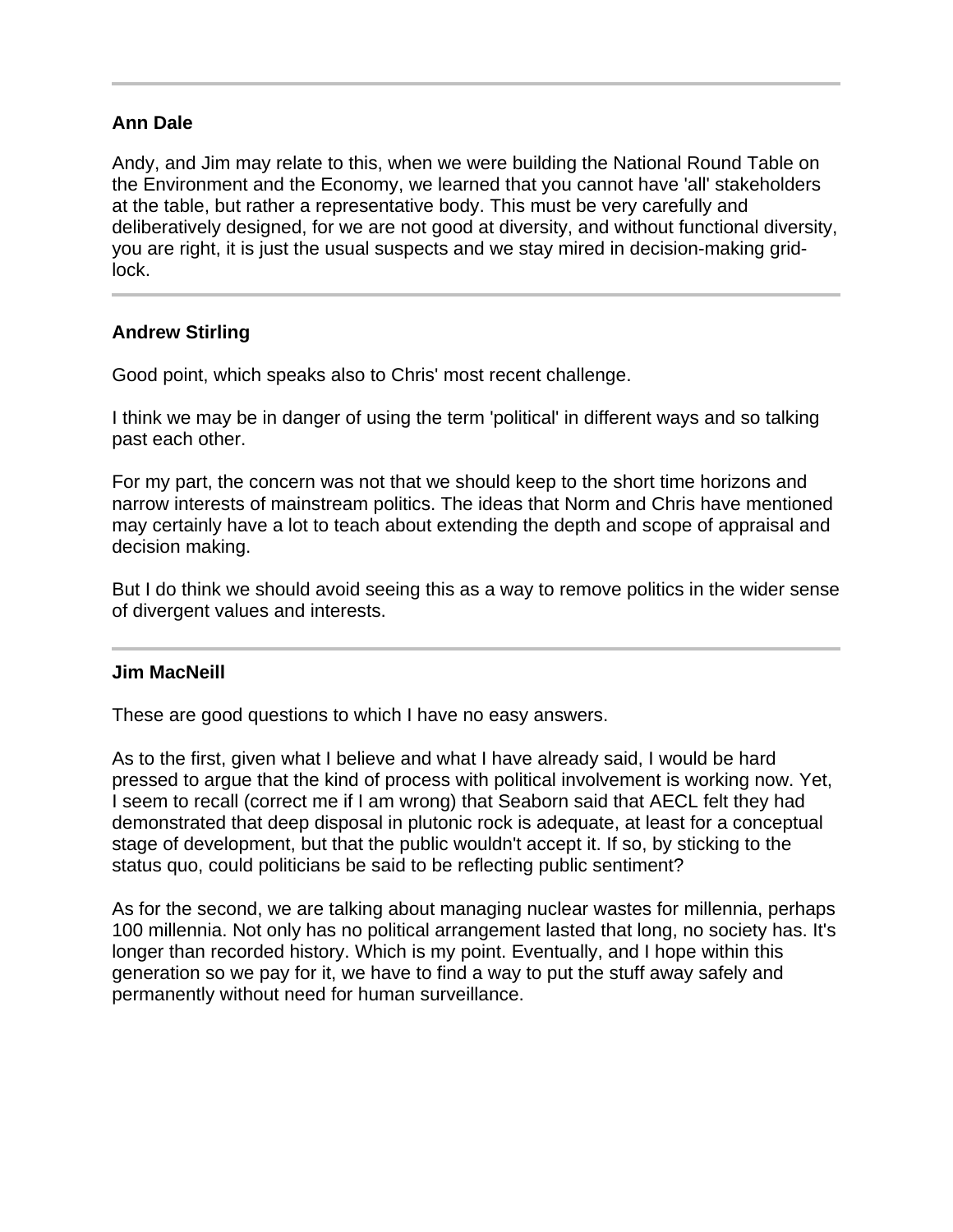At the risk of being tedious, politicians are not separate, and are a critical stakeholder at the table?

### **Norman Rubin**

Ann, I think the media are also a critical stakeholder at the table, along with politicians. But the sad fact remains that the combo of media and politicians have done a miserable job of informing Canadians (and Americans. . .) about issues like rad-wastes, which everybody seems to think are important, yet they never have a "news hook" and they seldom are discussed in Question Period. Meanwhile, the issues that are discussed in Question Period are usually discussed at the intellectual level of. . . Question Period, n'est-ce pas?

If I knew how to solve that problem, I'd REALLY have something!

### **Ann Dale**

I cannot agree with Norm more about the need for literacy, it is not just the role of educators, but politicians, media, and strategic partnerships between the research community and other sectors of society, which is one of the purposes of these edialogues. A fully informed and literate citizenry is key to the issues we have been discussing today, any last thoughts, dear colleagues, and I thank you for taking the time to share your ideas and wisdom with us today.

#### **Norman Rubin**

Further re: politicians as stakeholders: Nobody's talking about disenfranchising politicians completely -- just relatively! A handful of officials now exert nearly total control over the radwaste-disposal program, and that control has to be spread out. (Politicians as politicians may NOT be a stakeholder, since I don't think the hazards of radwaste discriminate between politicians and their next-door neighbours.)

# **Andrew Stirling**

While we've got politicians and the media on the rack, I'd like to chip in another pathology that both tend to share to an extent greater than many other groups (despite the honourable exceptions!).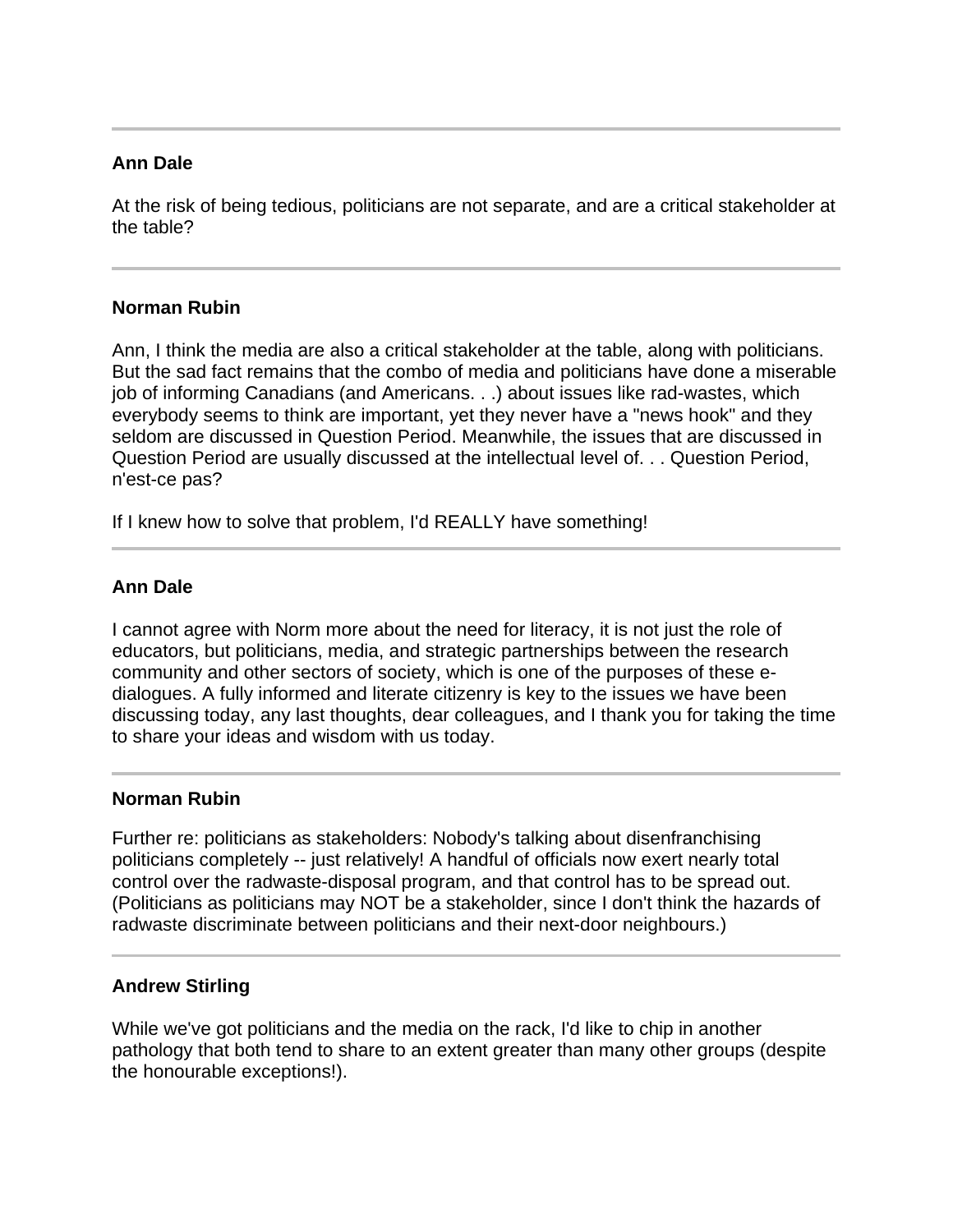This is, that - for different reasons - both tend to treat the business of assessment as a matter of coming up with the 'right' answer.

The more uncertainty that is acknowledged, the more that many politicians feel exposed to having to take responsibility themselves. They are typically willing to exercise considerable pressure to avoid this...

And likewise, the media can often interpret the acknowledgement of uncertainty as a weakness. They want the 'bottom line' story of hero's and villains, not the ambiguity of 'on the one hand, on the other'.

When playing to the vanities of expert authority this can be a pretty seductive mix...

I think that in the radwaste debate as elsewhere, both politicians and the media could help us all by taking a much more mature view of uncertainty.

#### **Chris Henderson**

Ann, thanks for the opportunity to participate. Tough subject, facilitating discussion.

#### **Jim MacNeill**

Ann, thank you for inviting me. And thanks to Chris, Norm and Andy for a fascinating discussion.

#### **Norman Rubin**

As difficult as the choice among waste-management alternatives obviously is, the toughest choice and perhaps the most important one -- and one that even the unusually clever Assessment Team blew, in my opinion -- is the timing of the moves from active management toward passive disposal. It seems either trivial or unimportant, but the difference between shooting for disposal in 30 years and waiting for 75, in my view, will probably make the difference between folly and wisdom. But it's hard to start a direct discussion of that issue. (I could go on. . .)

#### **Andrew Stirling**

Likewise, thanks to everyone for a very interesting evening - sorry afternoon...

### **Norman Rubin**

Thanks to you folks, and to the audience, too. And good luck to us all!